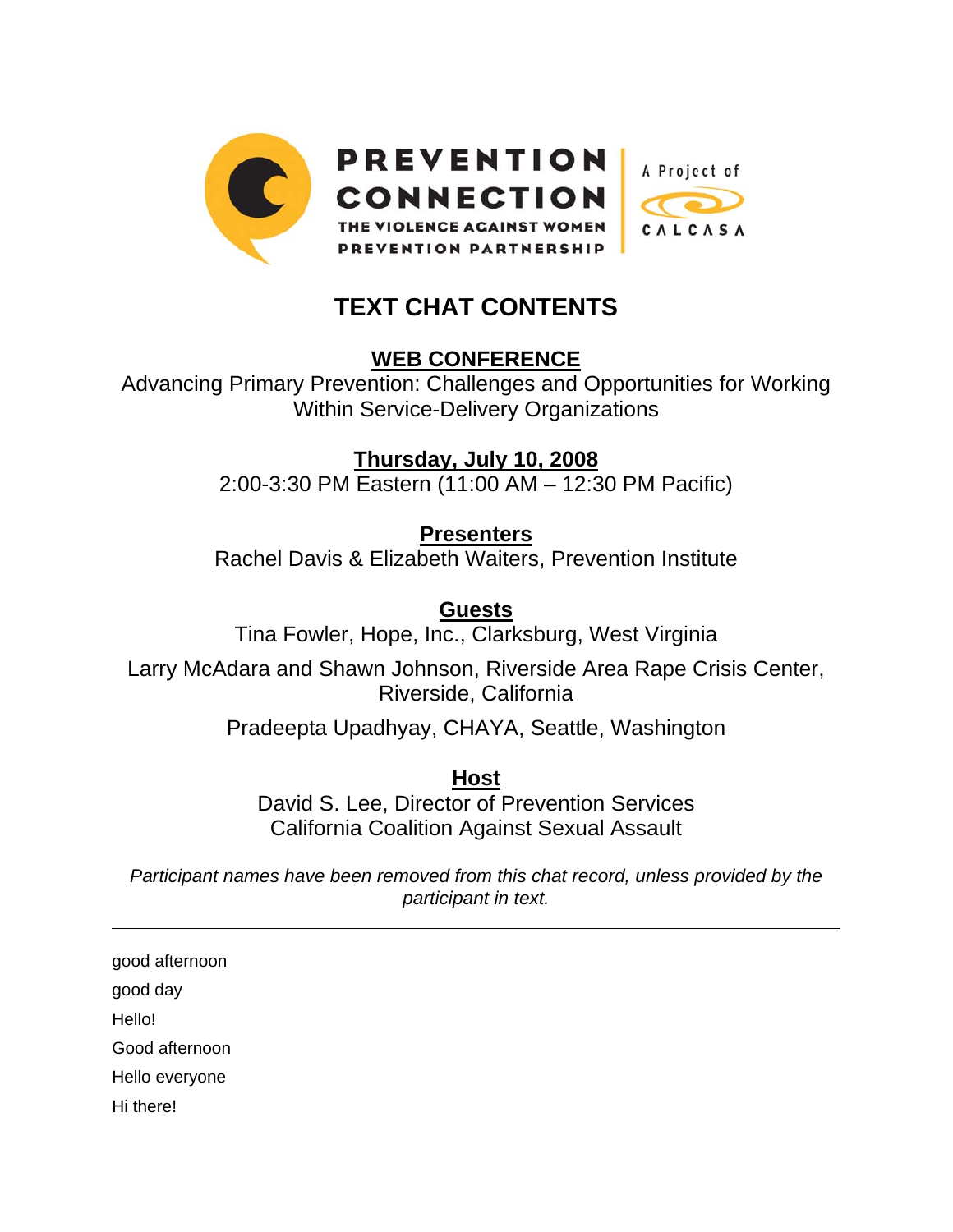Hi! Hello Hello all. Hello Hello Type here to send a message Hello Hi Michele Griffen & Linda Davis hello Good Afternoon everyone! Good afternoon to all hello Hello Hello everyone Chris Garner and Monica Miner, Hi everyone. hello everyone Good Morning good afternoon everyone! Good afternoon! Good afternoon from Tennessee Hello! Good afternoon! rechecking to see if we are connected Good afternoon **Larry McAdara:** Good Morning from California **Shawn Johnson:** good morning everyone hi Hi **David Lee:** We will start shortly Good Afternoon from Indiana! Hello, from Chico, CA Good afternoon from Wilson, NC **Tina Fowler:** Good afternoon from Clarksburg, West Virginia Hello from Wisconsin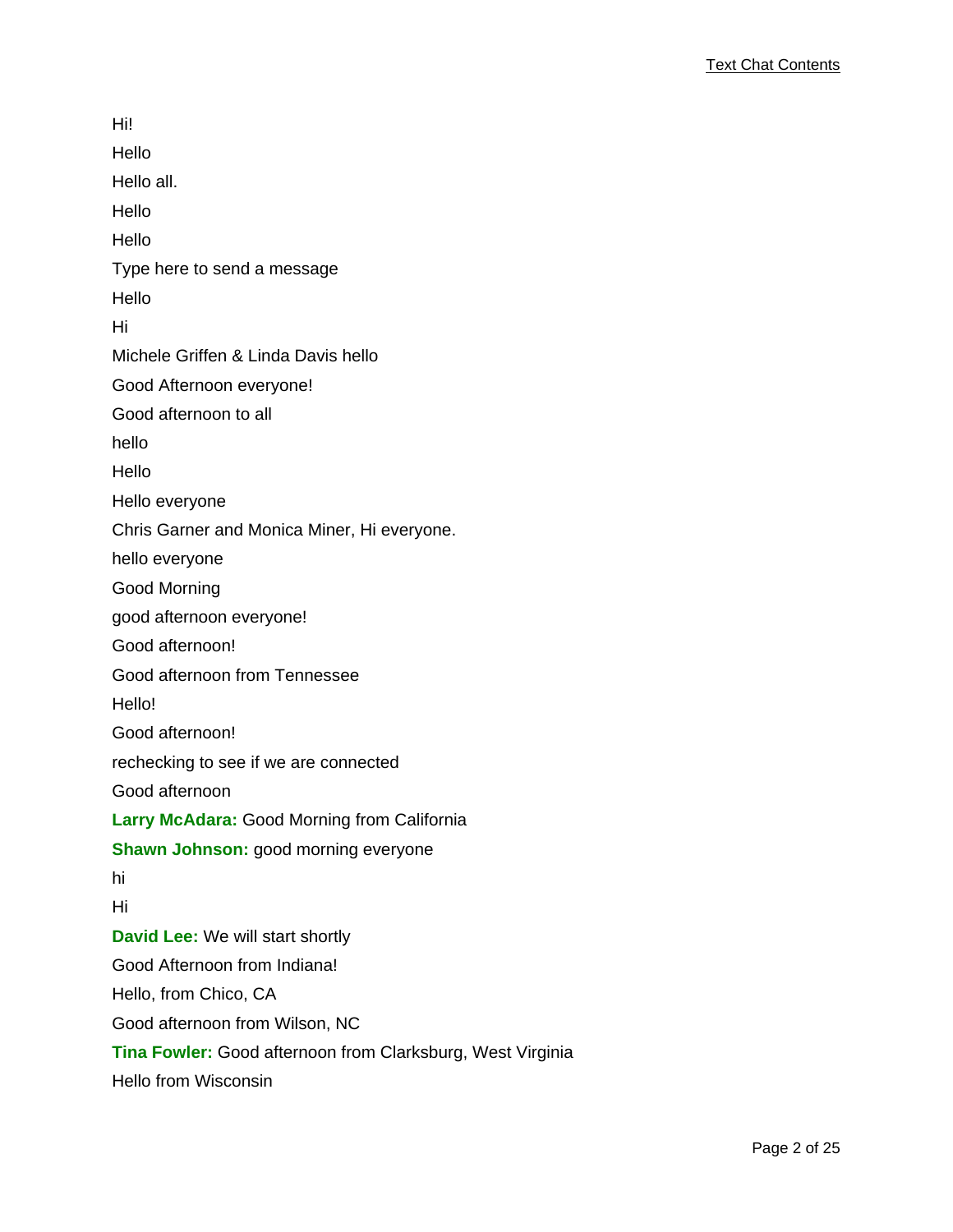Good afternoon from Moab, Utah! hello Hello from Helena, Montana Howdy from Denton Texas! Good afternoon from Crescent City, CA Hello from Greensburg, Pennsylvania ok. good afternoon from Puerto Rico Hello From Alaska Good morning from Women In Safe Homes in Ketchikan, Alaska! Hello from Washington State this is amazing, we have folks from all over the country... Keri and Nicolette say hell-o from South Carolina. amazing technology **David Lee:** We will start in a few minutes hi all...from Fort Wayne, IN greetings from Reading, Pa I love watching where everyone is from. This is great. Hello from Grass Valley, CA Hello from beautiful Portsmouth NH1 Aloha from Honolulu, Hawaii Hi from Brunswick, Maine Cheers to all from Wilmington, Delaware! Morris Minnesota here!! Crown Point, IN here! Hello from Boise, Idaho! Hey Y'all from Monroe, NC!! we're here from Michigan Hello everyone!, from Winston-Salem NC Hot in the High-Desert of California here:) Hello from South Lake Tahoe California, beautiful but smoky!!!! hello from Hampton, Va Hello everyone from San Marcos, Tx Tahlequah, Oklahoma!! Hi Nicole--any rain in Monroe?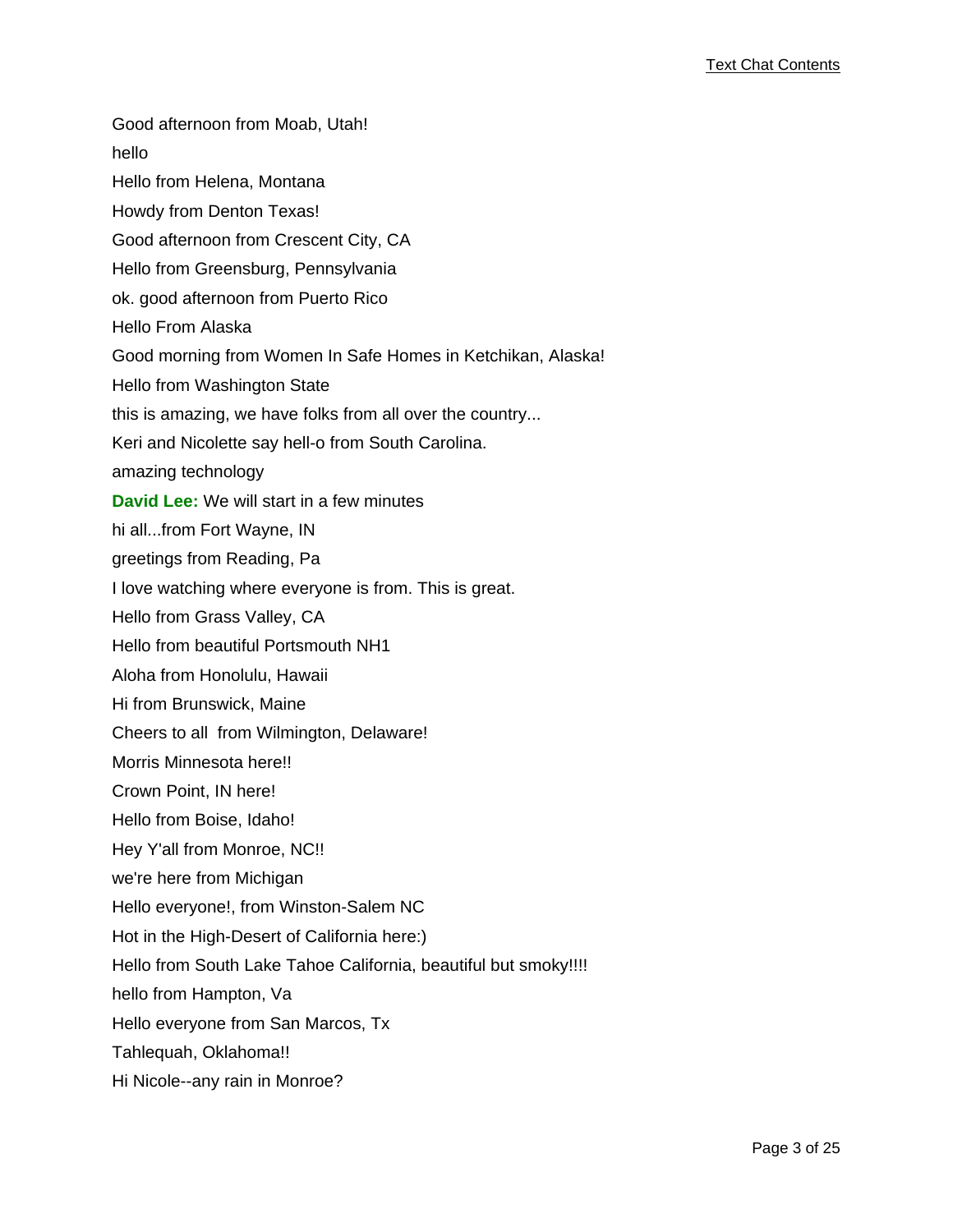Boulder, Colorado Greetings! Hello from Wichita Falls, Texas Hello from Baltimore - Hello from Wyoming San Diego, CA not yet, but its coming back tonight...bad storms again! **David Lee:** We will start in a minute Greetings from Sunny Wilkes-Barre, PA Hello from the sunny South! Linda Davis Hello from Webster, TX hey Patrick... you're just about my neighbor! Cheers from Madison, WI. How do we mute our line? Hello from Stanford, California **David Lee:** The lines are automatically muted Hi Susan, Heather from WCASA here Hello from the sunny South, Linda Davis, Greenville SC Brilliant! Hello from Chapel Hill NC! Hello from Washington DC! Hello from Logan, Utah Hi from El Paso TX Hello from Glassboro, NJ Greetings from Jasper Indiana Hi Christine, from Winston-Salem cool Hi DeWanna, and Hi Tracy! I used to do RPEG at CAPSA in Logan!! Nice to hear you're still in the field! I recognize your name, but I don't think we ever met. Kudos to Tracy for being on the web conference! Hello from Boston, MA **Rachel Davis and Liz Waiters:** Hi Noel--nice to see you! Linda Hoven: Hi from Juneau, Alaska Ignacio and Patty from Bakersfield, CA Hi everyone from Boston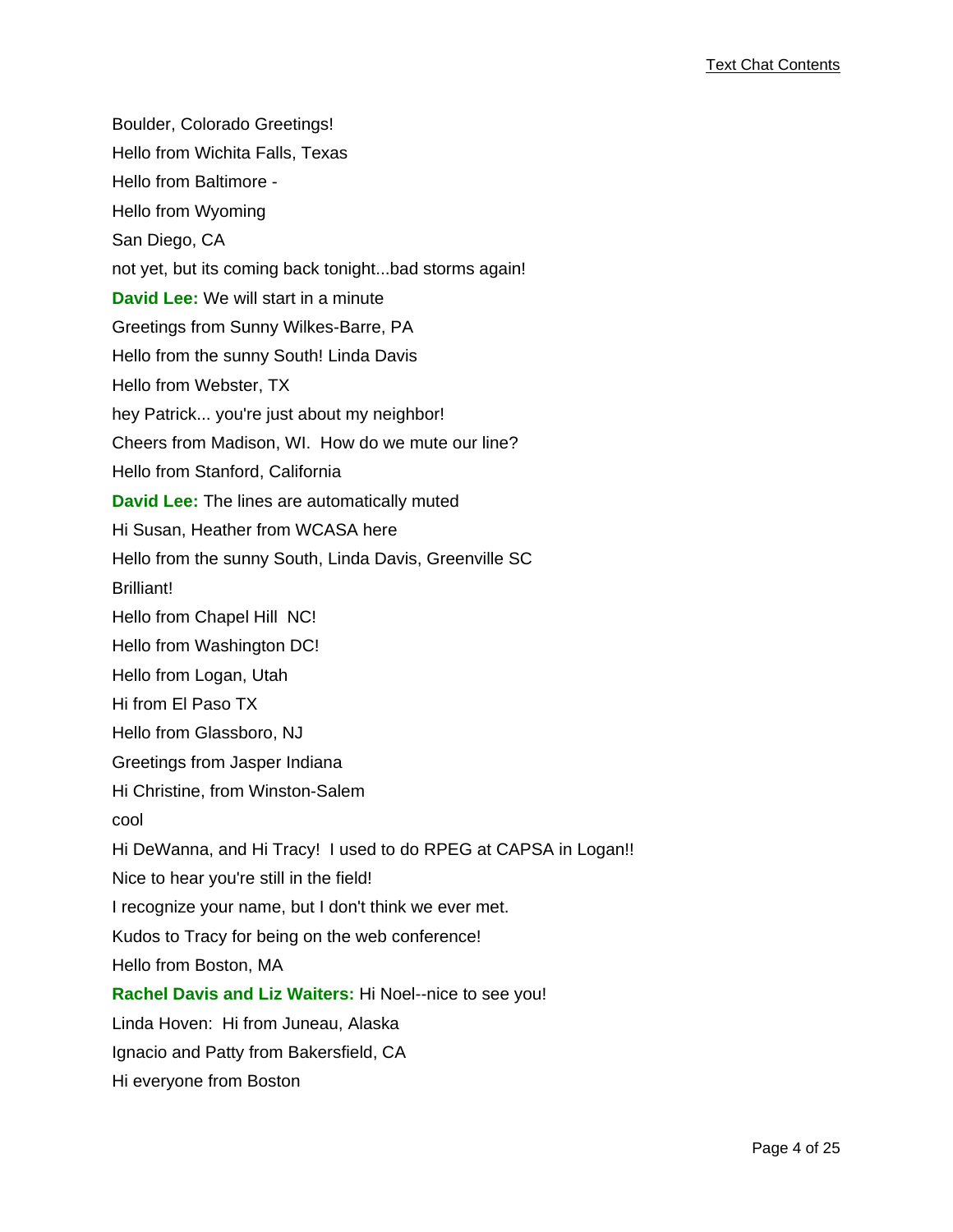And I am from Anchorage, AK

Hi Mark!

Hello from Our Family Services, Tucson, Arizona

I am excited to join- wish I could've helped w/planning more!

Hampton, VA

Hi, my name is Jamie Bridges. I work for Standing Together Against Rape (STAR) in Anchorage, Alaska.

no yes, attended. yes YES yes Yes Yes No No I have not no yes yes yes Hi, the James house in Hopewell VA yes no Pam Lamm yes Yes yes no no no no Type here to send a message yes yes no How do we send the reply?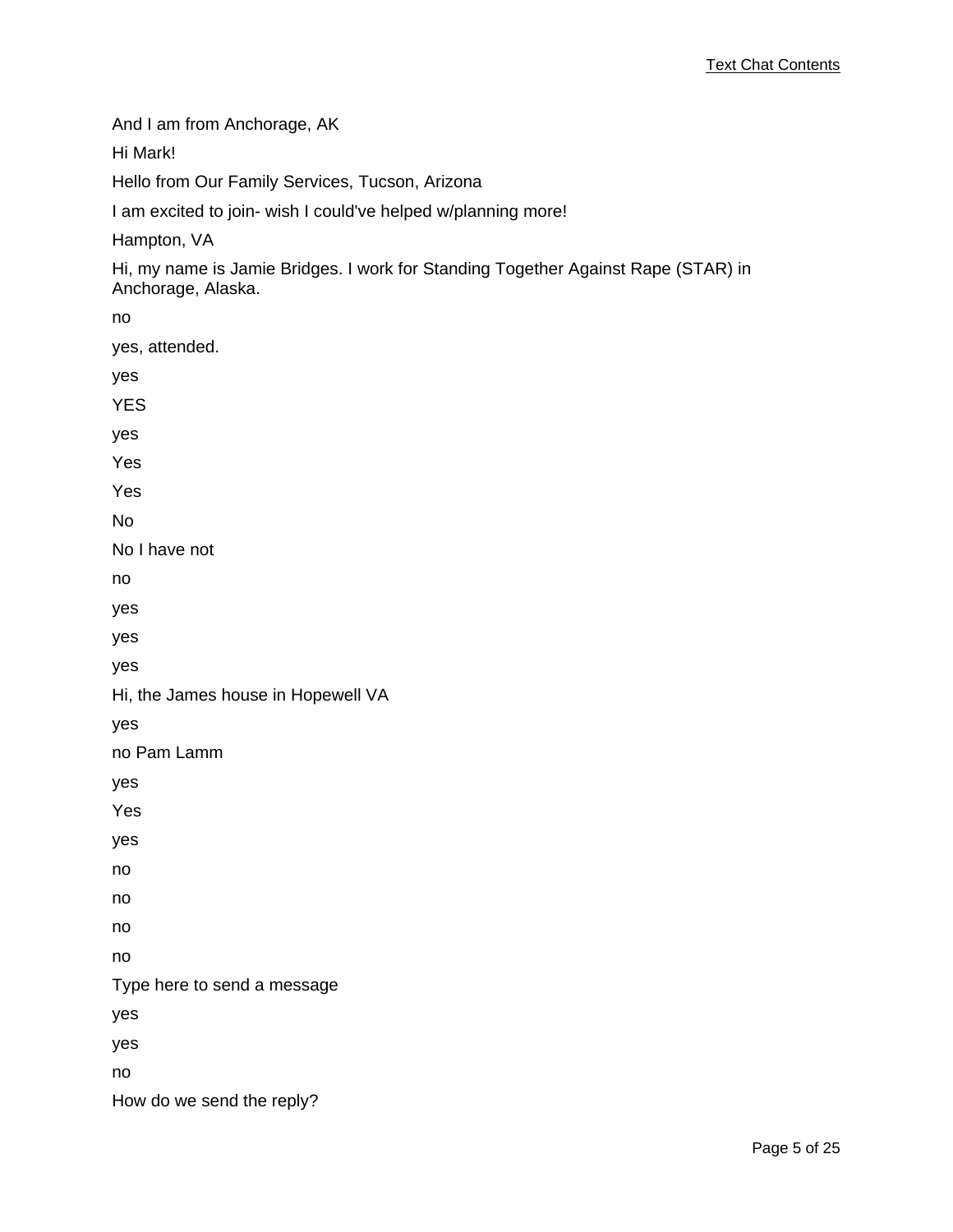good question Hi Mahima and Erin! yes Yes, how do we send? **Military** just hit the enter key click the arrow on the right Dual DV and SA program Carmen Vega - Yes Hi from Boulder, Colorado public health dept Family Services is a dual service provider--DV/SA Dual DV and SA Hello from Tahlequah, OK domestic violence prevention/intervention services dv/sa from haven I do not see an arrow on the right Rural Health Association Dual agency Dual Agency **Tina Fowler:** dual agency SANE Nurse SA Prevention consultant/program evaluator Women's resource centre Dual advocacy and service agency. Moving toward prevention. other dual sa/dv dual sa and dv Differential Response - Path 1 & 2 dual agency child abuse prevention HEY. HEATHER1 Domestic Violence and Sexual Assault Prevention counseling/SA/CAC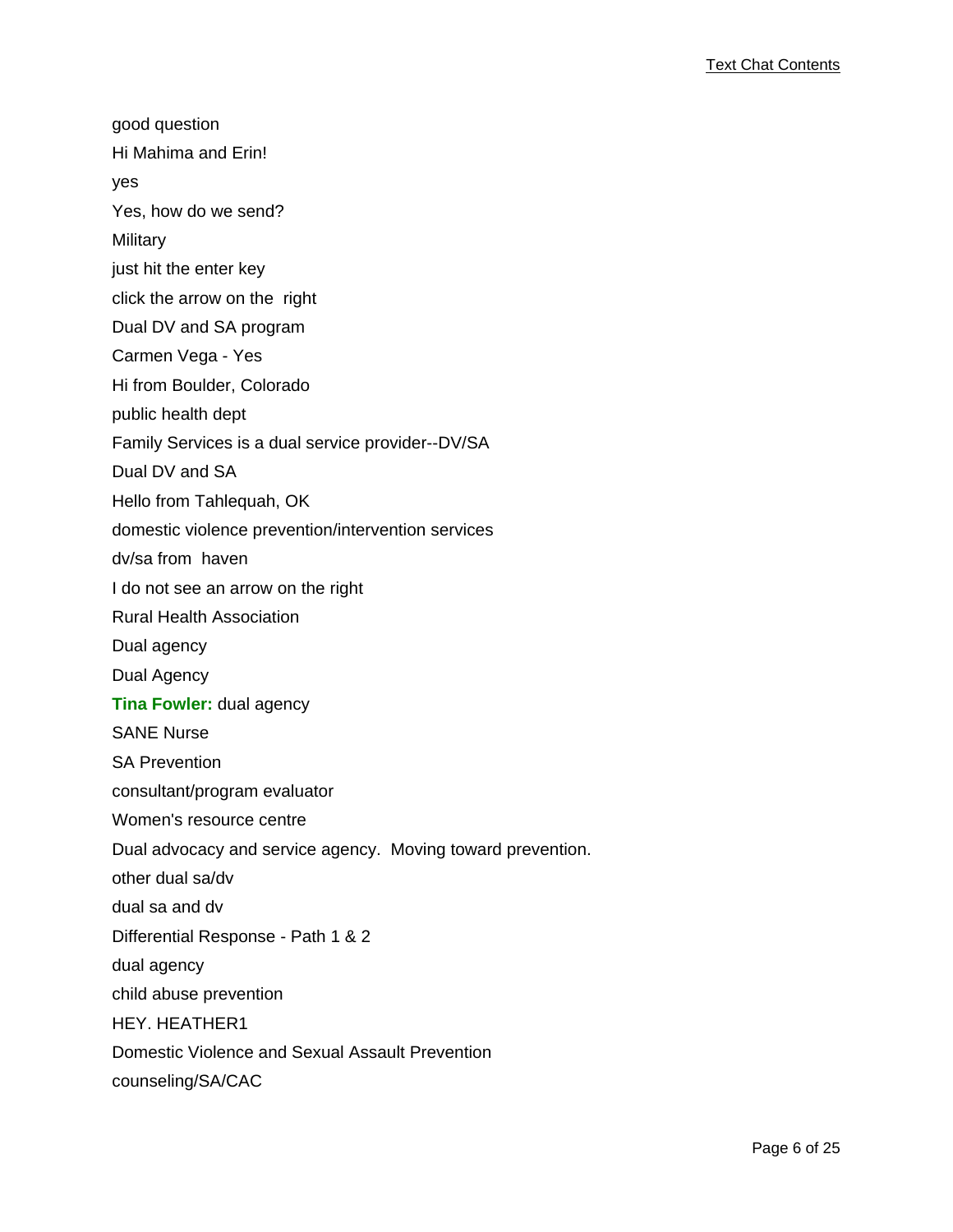Family Service Agency - DV Prevention Program

Dual DV/SA

Family Services of Southeast Texas

public health

Comprehensive Victims Center

DV intervention and prevention, shelter

Homeless and DV shelter

Hey Wendy!

domestic violence and sexual assault shelter

We are a dual agency

Other - Law Enforcement (program services for inmates)

sexual assault prevention

We are a multi-faceted agency...dv/sa/child abuse prevention education

**Shawn Johnson:** youth shelter

Our Family Services: Social Service Agency, very comprehensive services!

I am clicking the circle but it is not acknowledging

Coalition

Federal Govt

dual state coalition

hospital advocacy program

Women's Center that offers prevention and crisis response for stalking, sexual assault and relationship violence

We are a rape crisis center and prevention agency

counseling services

DV, SA and CA

we also work with homeless

Sexual Assault Services, George Mason University Education Outreach Services

DV funder

dual agency

dual dv/sa program

sexual assault prevention

SA

Seekhaven is a domestic violence shelter located in Moab, Utah.

Both DV & SA but I can't tell if it is sent.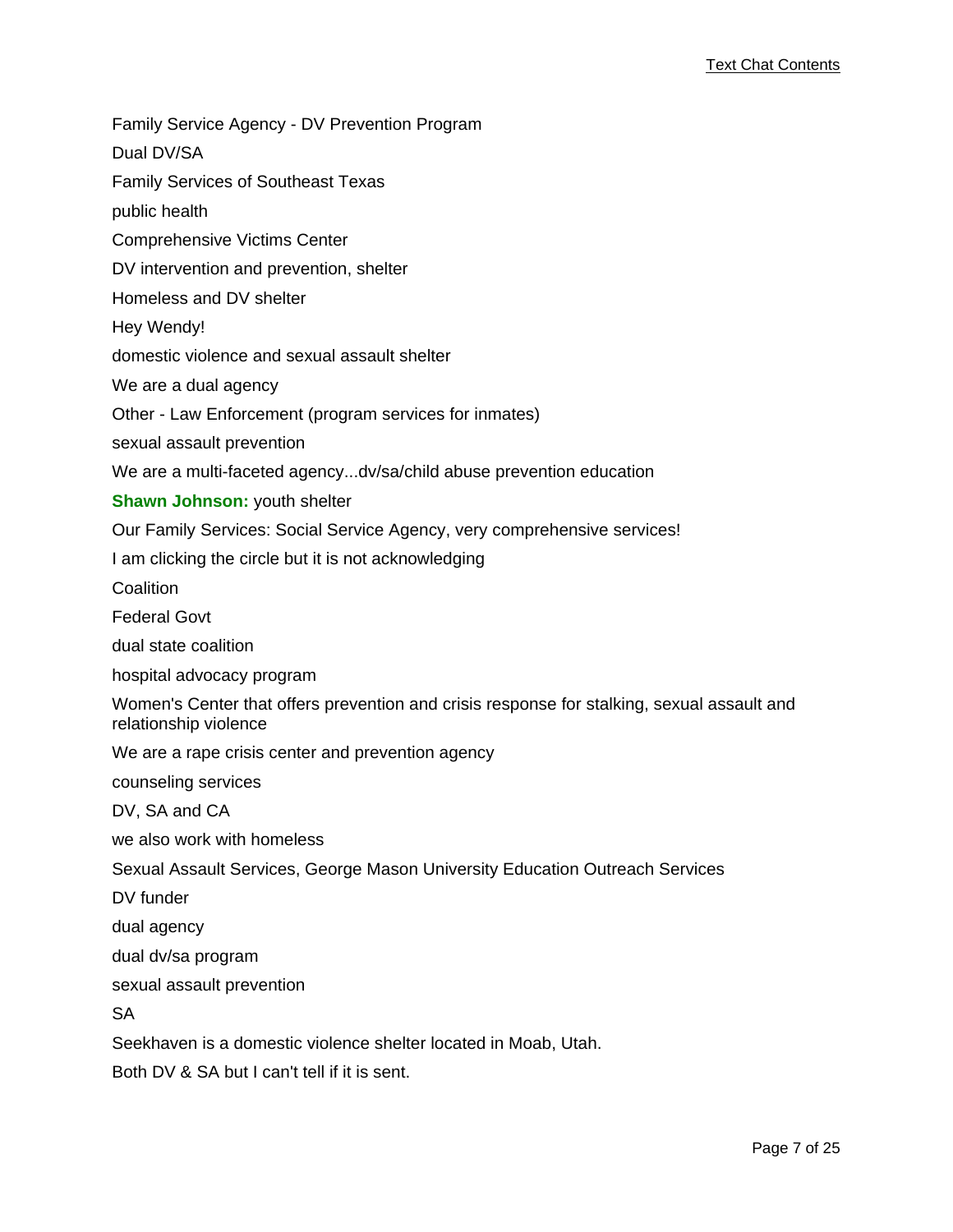non-profit shelter for homeless, domestic violence, sexual assault and teen dating violence prevention Sexual Assault advocacy agency dual DV/SA I am clicking on the circle, but nothing is happening public health SA Domestic violence/sexual assault program also engaged in primary prevention SA/DV sa/dv interpersonal violence prevention collaborative Any other SANE'S on here? DV/SA we just started a SANE here in Bend, OR DV/SA dv/sa program in Alaska what's a SANE? **SA** rape crisis in PA checking anyone else here from a faith-based organization? SA/DV Sexual Assault Nurse Examiner hi Liz hello Hi Liz thanks Hi Rachel Rella, I wish we could get our faith-based groups more involved with this! DV/SA/Shelter/Teen Programs/Community Programs & Training. hello Liz and Rachel, thanks Faith trust institute is a great resource for speaking with faith communities about gender violence hello

Yes; we love the resources at Faith Trust Institute.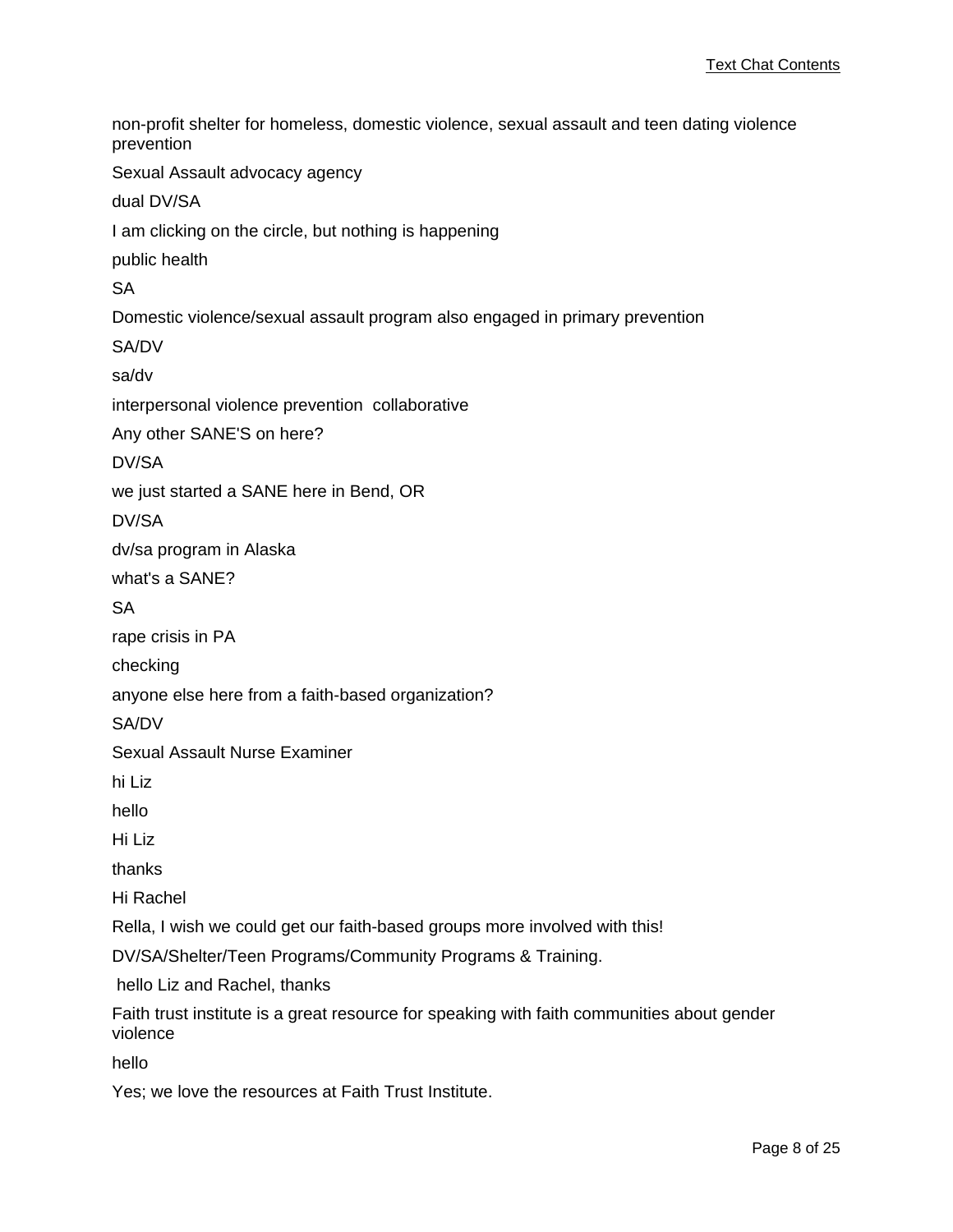I work for Jewish Women International and we just started an interfaith domestic violence coalition to work on national advocacy

will there be any sound?

I am stuck on slide 10

sound is available if you call in.

how do you call in?

The number and passcode should be at the top of your screen

800-799-4510 is that the number

1 800 341 2312

How can you get copies of the slides?

THE CORRECT PASSCODE TO GIVE TO THE OPERATOR WHO ANSWERS YOUR CALL IS: 40092910

THE TELEPHONE NUMBER TO CALL TO HEAR THE WEB CONFERENCE IS: (800) 341- 2312

Call in information is at the top of this screen

**David Lee:** Slides are posted at www.PreventConnect.org

**Chad Sniffen:** Thank you Heather, Keri and DeWanna

THANK YOU!

under what heading are the slides. I cant find them on the sight.

**Chad Sniffen:** The correct number is indeed 800-341-2312

**David Lee:** If you work within a service delivery organization with major responsibilities for victim services and services such as hotlines, shelters, referral, please raise your hand.

Are there CEU"S available for this

my hand is raised

My hand doesn't work, but I should be raising

7 hands are raised in Honolu

2 hands are raised in MI

slides available here

http://www.preventconnect.org/display/displayTextItems.cfm?itemID=172&sectionID=248

How do i know if my hand is raised

can talking in the office be heard

it will show a red slash through the hand

No Keri.

Keri, hit your mute button just in case

and no the voices are muted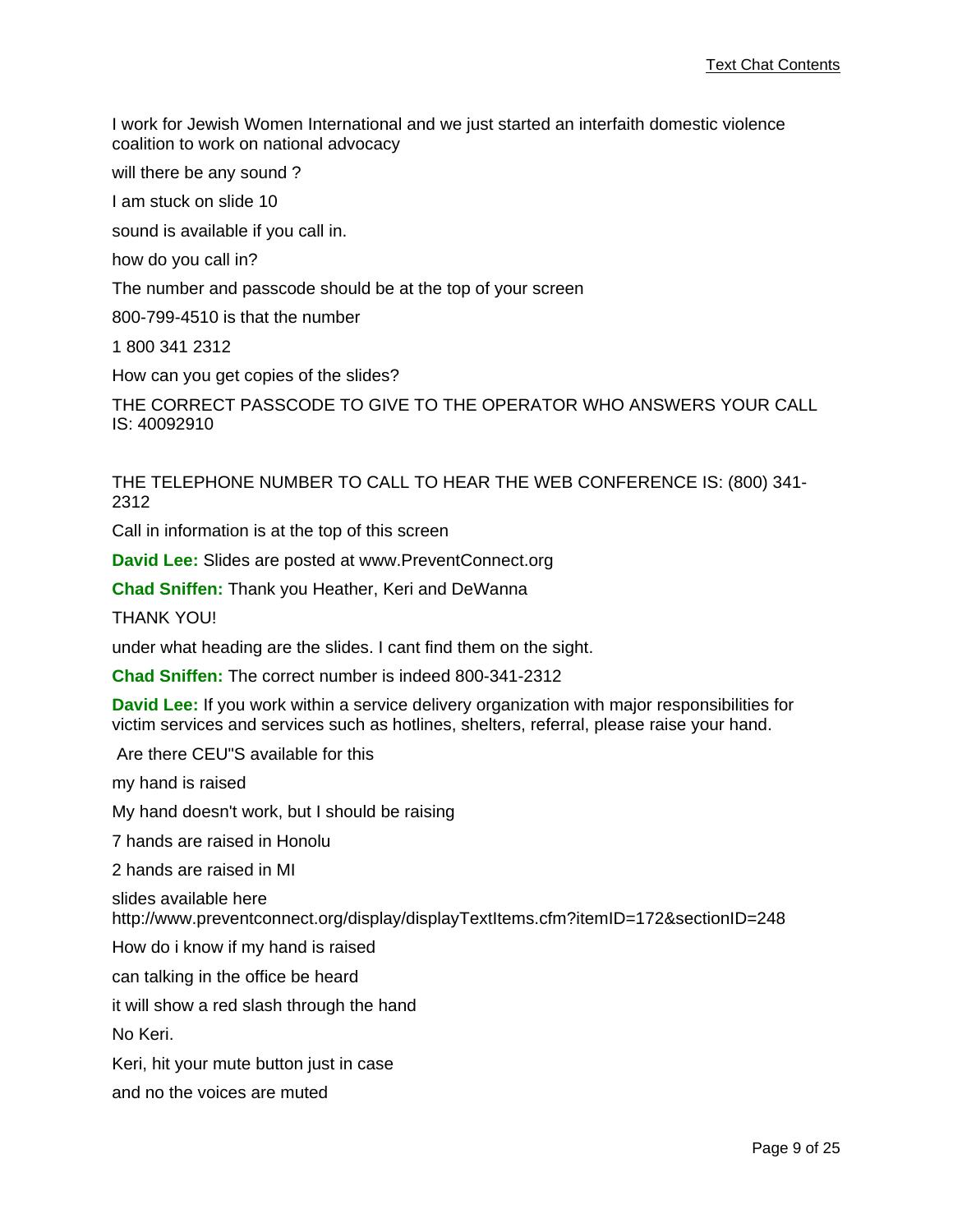the slides are 2 behind and very slow

I don't think anyone else hears us.

Thank You

thank u

i have slide 10 on my screen help pleas

download slides here to follow along

http://www.preventconnect.org/display/displayTextItems.cfm?itemID=172&sectionID=248

They may have us on mute, usually you can hear

We are on slide 17. There are buttons at the top that should allow to move forward victim services

**Chad Sniffen:** You can control your own slides. We are on slide 18 now.

Equally

all 3 equally

intervention

All three equally

prevention

prevention is main focus, but we also work with local agencies in the other two

All three equally

intervention

3 are equal

intervention

prevention

all three

victim services

I can not even see anything else beside this chat box

prevention

prevention, intervention

Mostly intervention and victim services

3 equally

equally

all 3 nothing is on the screen

Primary Prevention

I still can not submit???

screen seems to be stuck on agenda slide

but i do not think you can see me.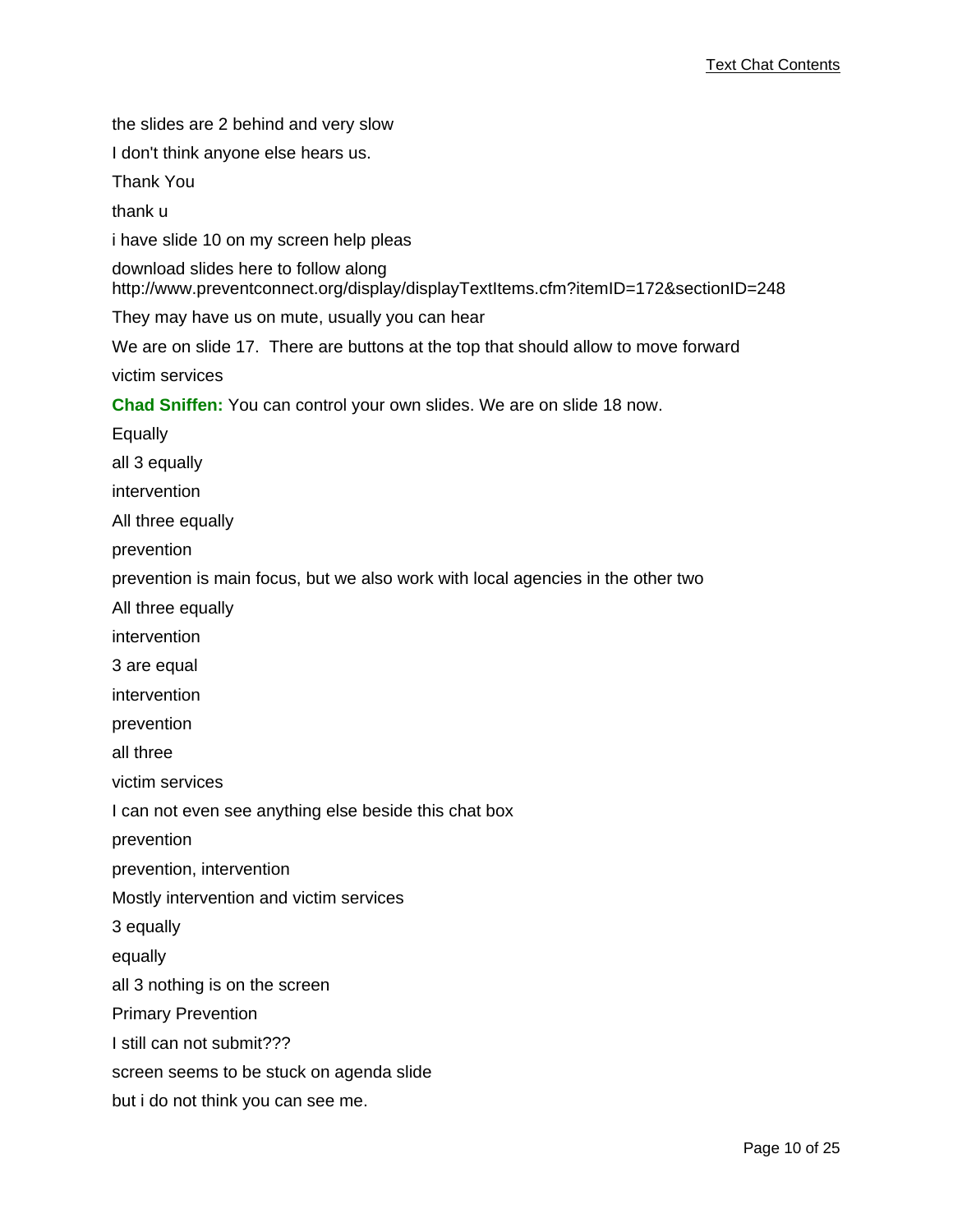intervention and victim services continuum

victim services

All three equally

I can't send my answer so I will only text

prevention, intervention

All three, but prevention is my passion

one of us in mi thinks all 3; one of us thinks two

prevention, intervention and providing resource referrals

I would say all 3, but not equally.

**Prevention** 

prevention and intervention (education of pediatricians)

D - all three equally

Prevention

prevention--state coordinator

prevention of sexual violence

prevention

prevention

Prevention

prevention

All three

Are you asking about our work individually or as an agency

victim services

prevention

check

prevention and intervention

no screen is appearing for the current questions you are asking, so I am unable to vote. The slides are also not advancing for me.

All

1/2 prevention, 1/2 intervention in terms of training (no victim services)

Intervention and victim services

I am focused on prevention but my agency resources go primarily to victim services...people and \$

I'm a research intern for primary prevention

100%

100%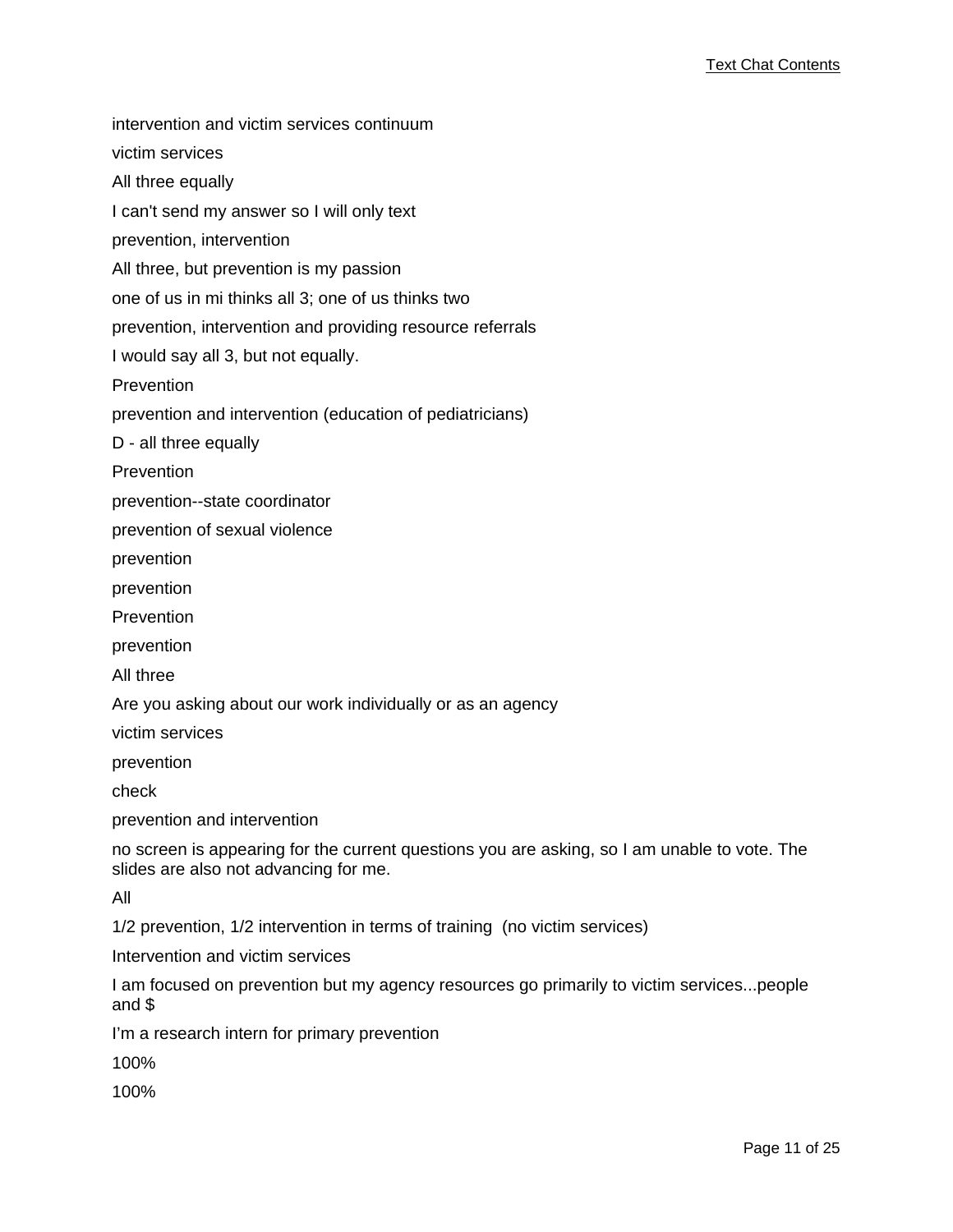slides are not advancing for me either. screen is not advancing 100% 25-50% I cannot send response how do i turn on the closed captioning? e 25 % Cannot send responses 25 to 50 20% 25-50% 25%-50% primary prevention-100% The Agency is 50% focused on primary prevention, my department is 100% dedicated to prevention once I vote and hit enter the polling question doesn't leave the screen, is my vote still counted? More than 75% 100% Christine! Hi from Dianne. Where are you now? 25 % 100% 25-50 Between 50-75%. Can't send response 50-75 100% 100% Might want to define "work"- my answer for my agency's primary prevention strategic goals are different than resources allocated 50-75 100 % i don't have a button to send my response, does it automatically send even if i just put it in?

one of us in mi feels 25-50; one of us feels 100%

100%

50% exactly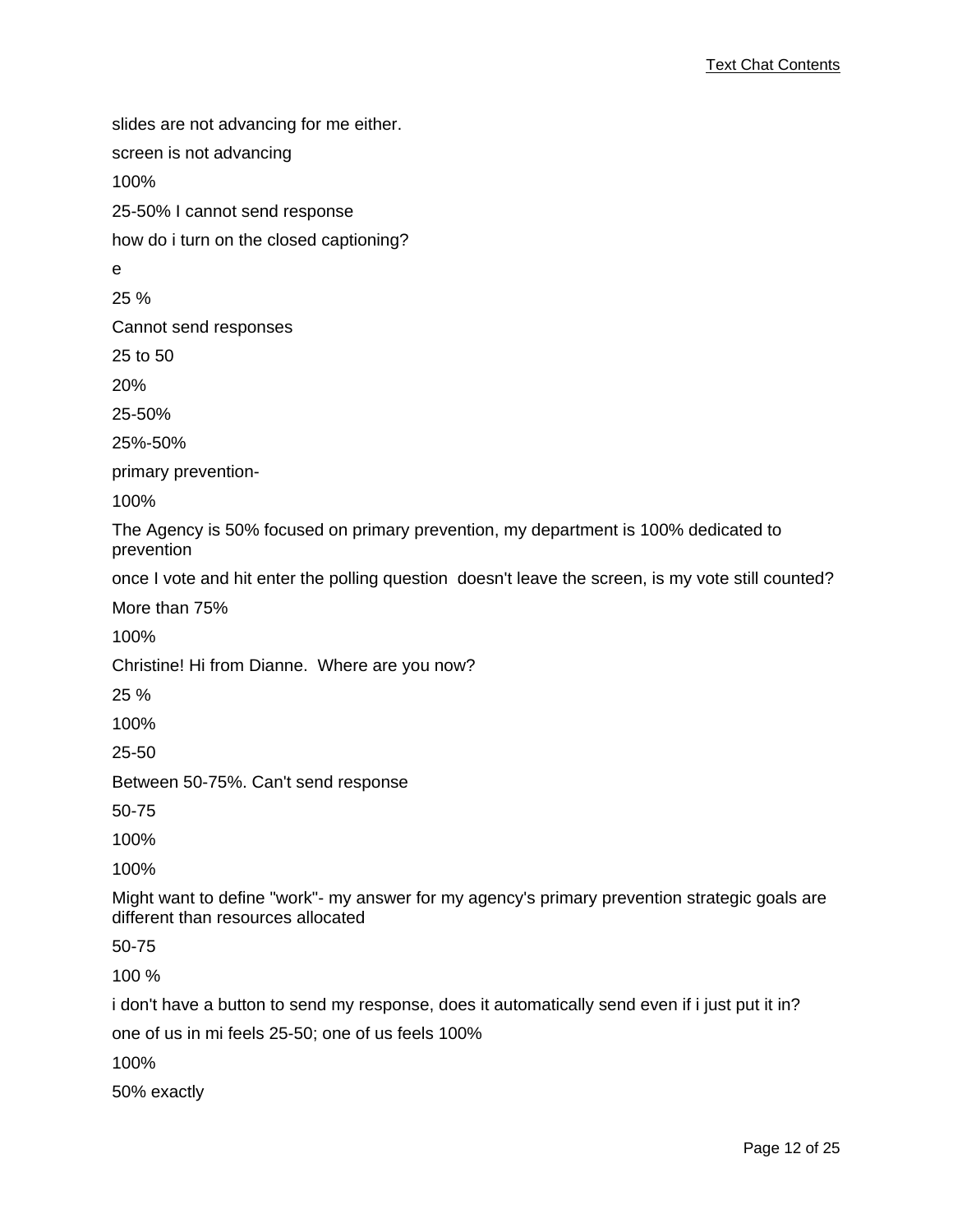my work is almost 100 % primary prevention

75%

**Shawn Johnson:** all of my work is focused on prevention

Yes, if you click the answer, it records your answer without you doing anything further

can join chat, but screen is stilll not advancing, after re-joining session

Ellen, just push enter after you vote

thank you

we focus primarily on promoting respect in the schools, communities and homes as a means to ending all types of violence, most specifically sexual violence

**David Lee:** What kinds of challenges you've experienced trying to do primary prevention within a service delivery organization.

yay, ok, working now

50% prevention

Funding

Conservative community that does not like to talk about violence/rape

Funding and acceptance from public schools

Community focuses on risk reduction-self defense, watching drinks, etc.

lack of training

consistent funding

funding

working within org that is focused on victim services

There is no "enter"

trying to educate the teens that I work with in the area high schools

Getting more male leadership / involvement

Not enough time in schools

funding

People thinking that intervention = prevention

funding

people don't get it

Service providers outside of our agency aren't focused or educated about what primary prevention is

Lack of funds and acceptance from parents

technical assistance

social norms, time and energy, funding

funding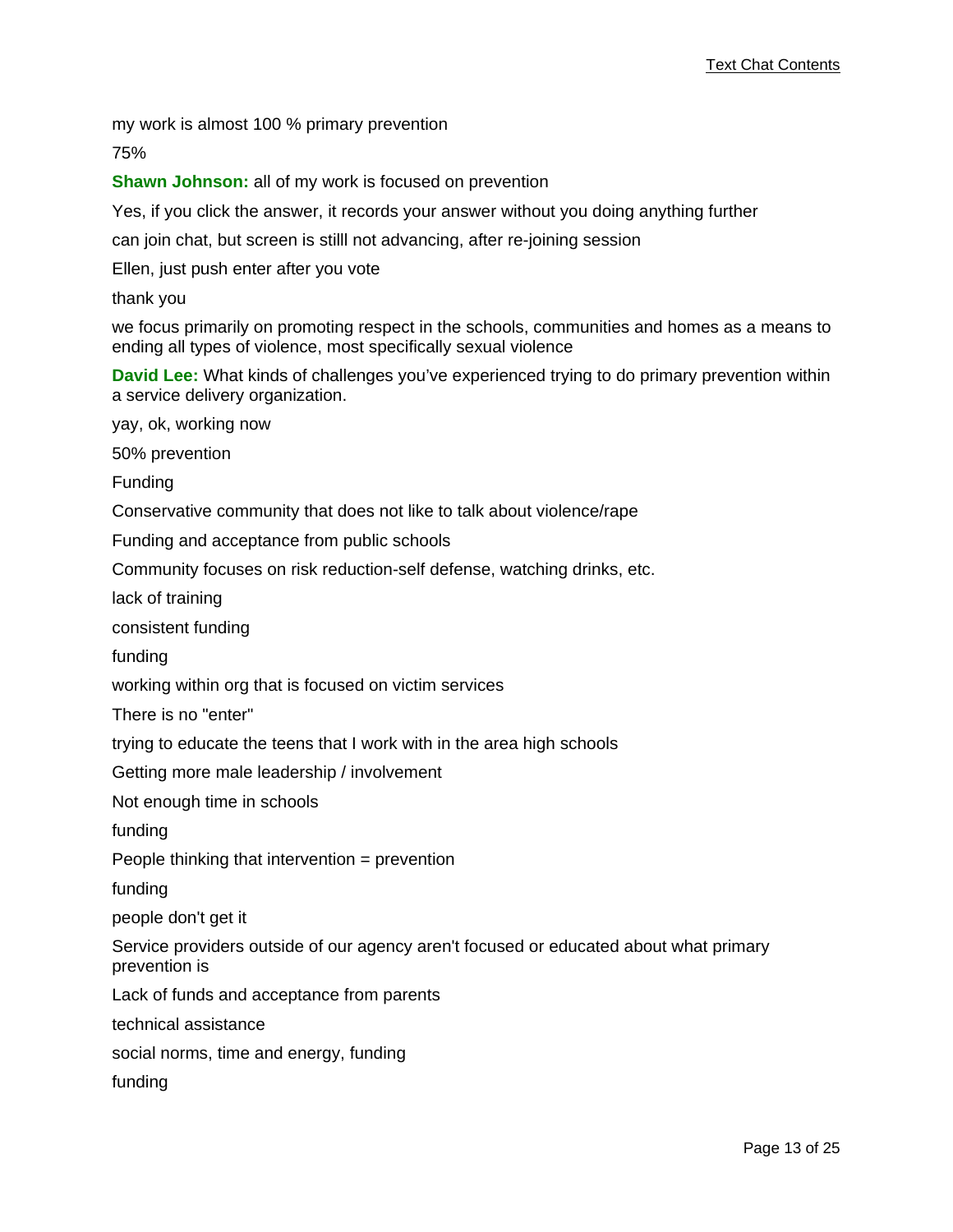funding, staffing, time

funding and getting into schools

the dv community doesn't really agree on our know what prevention is

our agency has just began working with the concept of primary prevention so we are just learning what exactly it is

funding

religious community resistance

Specifically in trying to do prevention in schools, we have met a lot of apprehension in conservative areas

Getting men involved

Funding! Difficulty getting into the classrooms for multiple sessions.

Fears of others of loss of funding for victims to do prevention

funding,

**Larry McAdara:** Funding and outcome measurements

Funding

getting into the schools.....people aren't wanting to talk to children about sexual assault

funding Latinos

Funding and also acceptance from schools as well as male involvement

Lack of time and resources, and more complex

evidence based elementary curriculum

We work with many rural areas who seem to have very narrowed understanding of violence against women

20-25% of my work but at least 1-2 FTE's of all of our staff...

Many people seem to think it's an either/or, and don't see how it can be integrated pretty seamlessly if done well

getting Police Department more involved as well as community members

\$ and shared goals as an organization

Acceptance from the public regarding rape prevention...faith based schools, etc.

I am not able to either type to see anything on the screen, I do not see the questions

lack of time from partners, lack of male leadership, loss of funding, lack of appropriate staffing

getting into the community at large

measuring prevention is difficult, which leads to difficulty in securing funding

trying to get into rural areas, communities that claim they don't have a problem, schools' resistance to letting us in

pull of crisis intervention (immediacy of need) vs long term commitment to prevention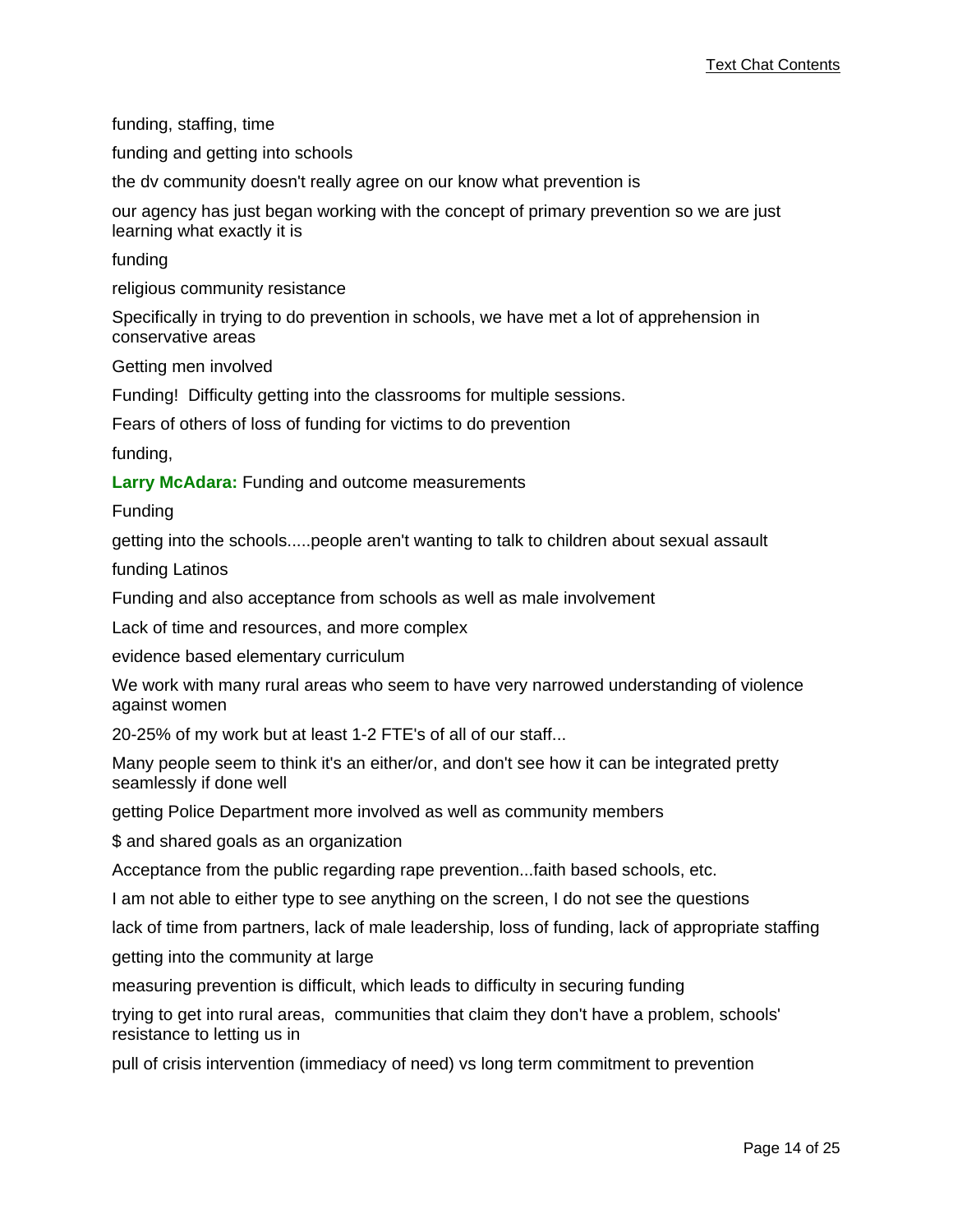Our Agency has used risk management and awareness for a long time, and it has been hard to get community individuals to see that risk management and awareness is not Preventative

getting into schools/other organizations

staff and monies to provide services

Focus on injury/ill, not healthy

funding only come with numbers...

funding, schools only want us there once and we can not stay consistent with the kids

I meant I do not see no enter button to send my vote

insufficient language translation

requestors don't ask for primary prevention

also rural state with conservative smaller towns, very insular

Crisis orientation of victim services

lack of knowledge about what primary prevention actually is

lack of funding for additional staff needed

Funding, schools not allowing enough time to do real primary prevention. They want us to come in and to one 45-50 minute session.

other people's time; hard to get into schools; community doesn't think it's a problem

administrators not wanting to talk to children about sex

funding which effects staffing

Commitment of agency

not a lot of staff understands or sees importance

school scheduling

FUNDING!!!!

Community stakeholders can't participate in prevention coalitions b/c grant monitors say their jobs are strictly intervention

in the agency it is not seen as a top priority even though victim services don't stop violence

funding, disconnect between schools and social service agency, community focus on women, not enough focus on primary prevention and education to males.

restrictions of grants, not being able to expand topics

Consistent funding and lack of commitment from served population or audience

Easier to fund direct services to survivors than prevention

department of education's reluctance to participate

**Shawn Johnson:** more support and more time in the schools

lack of student participation and responsibility. (university)

Silos

funding, not enough staff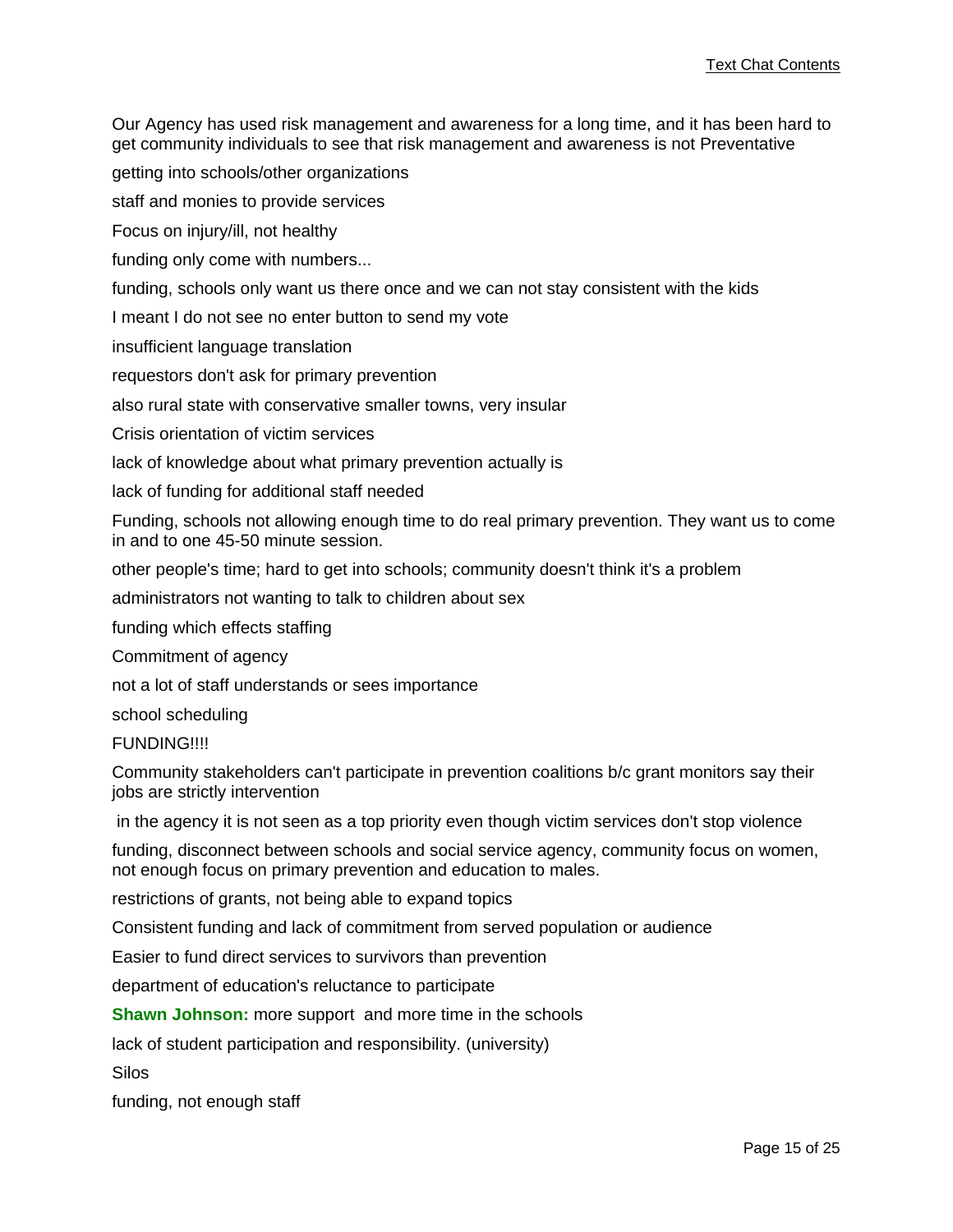commitment of agency

I completely agree with the attitude of "we're already doing prevention and it works"!

Type here to send a message

willingness of a conservative community to initiate dialogue

No oversight re curricula - no quality assurance for some programs -

silence and denial of sexual violence in our communities

access to certain populations including faith organizations, limited staff, community response,

trying to get schools to address sexual assault issues with the students

Language and cultural barriers within the Hispanic / Latino population

All of the above!!!

Attitudes of group " not me"

While we are a crisis center, we also try very hard to work on our primary prevention. We do a great job with primary prevention in schools but our local community groups do not tend to see us as an educational/prevention organization. They see us as someone they call after something happens, not to work on preventing sexual violence.

Not a standard of curriculum nation wide for DV

rural communities

My screen is not advancing either.

I left and reentered group and can now see current screen. Thanks for the suggestion

victim blaming

denial from the community that the problem exists. often the attitude is not in my family or community.

Is there a way to save the power point so that I can review it later?

Advocacy and service-delivery org's w/out community organizing experience

you can print the PowerPoint off the website

Ditto to Noel's thoughts - often advocates are perceived as too aggressive and aren't seen as an ally for prevention

Welcome!!

Hi Susan! Missed you on Wed's call!

great idea Tina

love that idea

Alcohol is the most common rape drug, are students also made aware of this? I think people get so caught up in concern for drugs, they do not realize...

can we save this chat?

What troubles me about this is that it seems to treat rape/SA st the prom as inevitable

Donna Poteet: Serving rural communities and not enough staff to do the prevention work that is welcomed in the school systems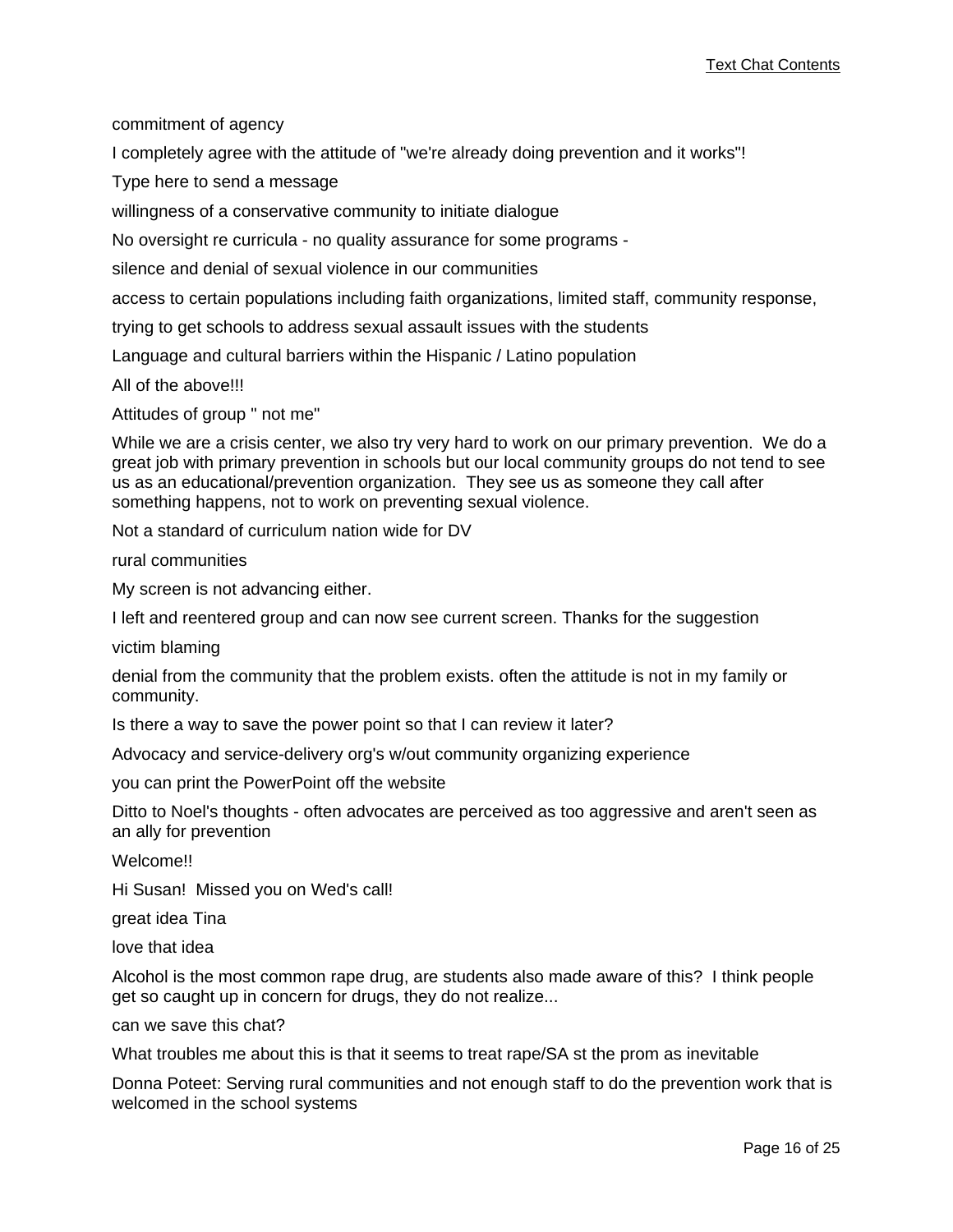**Chad Sniffen:** We will post the full chat (without people's names) at www.PreventConnect.org

wow, that is amazing that you are able to get in for 6 weeks!

Could you share that proposal you made to the school board/

it could be great if it was all year long considering statistics show that saturdation is most effective. fear based messages also have little long term effect

Donna, do you have a state Coalition that may be able to team you up with other organizations who may be able to help with the prevention work or join you in your efforts?

me too please?

did you buy the curriculum or where do you purchase it?

I'd love that proposal, too!!!! :)

Me too!

I'd like to see the curriculum Tina's organization uses for the multi-week program. is it available

Yes!

.

me also, please

me too

ditto please!

can I get a copy of the curriculum

s

I think going into schools is fantastic--what concerns me is potential messaging focusing around "girls: this is how to keep yourself safe" --risk reduction, NOT rape prevention vs. real rape prevention. I'd love to see the curriculum to see how/ if it talks with boys and the whole school community about how to treat women and girls, respect wishes, and what to do as empowered bystanders to prevent rape. I'm looking for this type of curriculum.

would be great!

yes!

We are a part of The TN. Coalition but they are located 80 miles away.

Prevention definitely means addressing the males at a young age!

this seems very risk reduction focused, indeed.

new study, btw, from "love is respect" on teen dating violence--

Check out: www.chooserespect.org

we go into to schools and boys participate as equally as the girls it's quite interesting

Excellent points, Sara.

Tina, would it be possible for your "prom" program to be all year long and strongly emphasised before prom since this is an everyday problem not just a prom issue. our kids ALL KIDS, not just boys, are being conditioned to believe it is ok to perpetrate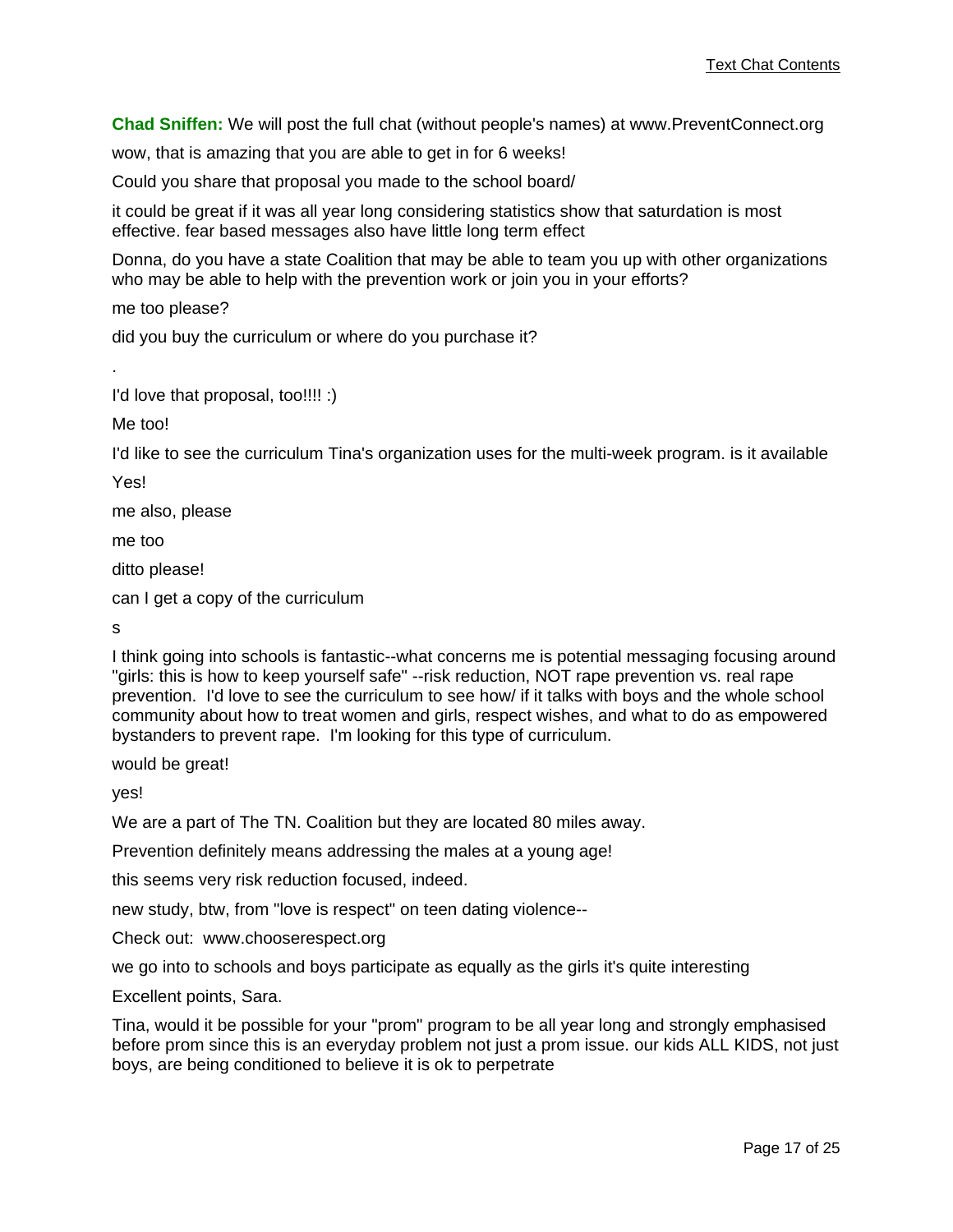And critical media education, examining how corporate advertising, tv, and other media portray gender roles would be useful

Donna, our Coalition travels hundreds of miles to assist our programs....yours may do the same?

yes, definitely sound like risk reduction; and how is it part of a comprehensive prevention strategy?

We go into schools and address young people in gender separated groups and attempt to foster an understanding and begin a dialogue instead of focusing on risk reduction

Many times boy have lots of questions and seem eager to participate

We do a media awareness campaign...check out:http://www.crisisconnectioninc.org/teens/default.htm

**Tina Fowler:** yes, WVFRIS - they have been very helpful and supportive their website is on our slide. A curriculum is on the website as well!

**Tina Fowler:** we typically go in during a health or physical education class.

Tina-what a wonderful job you are doing--THANK YOU!!

I have a victim from Morocco and while she speaks English it appears that the depth of her concerns cannot be articulated through the English language.

what does chaya mean?

In reference to earlier chat, I think you need a combo of mostly primary prevention and some risk reduction in classroom education. Our multi lesson, standards based curricula does both. We train teachers in Hawai'i to deliver it too. Trained 75 teachers last year

Where are you based, Lillian? What language does your client speak?

**Tina Fowler:** Thank you, feel free to contact me and I would be glad to give you more information

We have a client whom is mute.

Christine what curriculum do you use to train the teachers?

I'm very curious to see your standards based curricula Christine. I have to admit, i am very wary about risk reduction messages because they so easily can derail prevention messages and focus, and lead to blame, but i am so interested to see the curriculum! esp. because "standards based"

.

I am in Hilo, she speaks English, French and Arabic but her deeper concerns appear lost. I wish there were a way to conference call with other immigrant Asian women.

Christine- how did you over come the teacher's resistance

The Idaho Coalition Against Sexual and Domestic Violence has a really amazing teen dating violence program where they work with teens around the state to develop programs and promotional items and then take the message to their schools and hold town hall meetings. They help put on a statewide conference, too. Here is their website:http://www.nomeansknow.com/

Our center developed it. It is in lesson plan format, makes it easy for teachers to use. Although teachers need to be fully trained and supported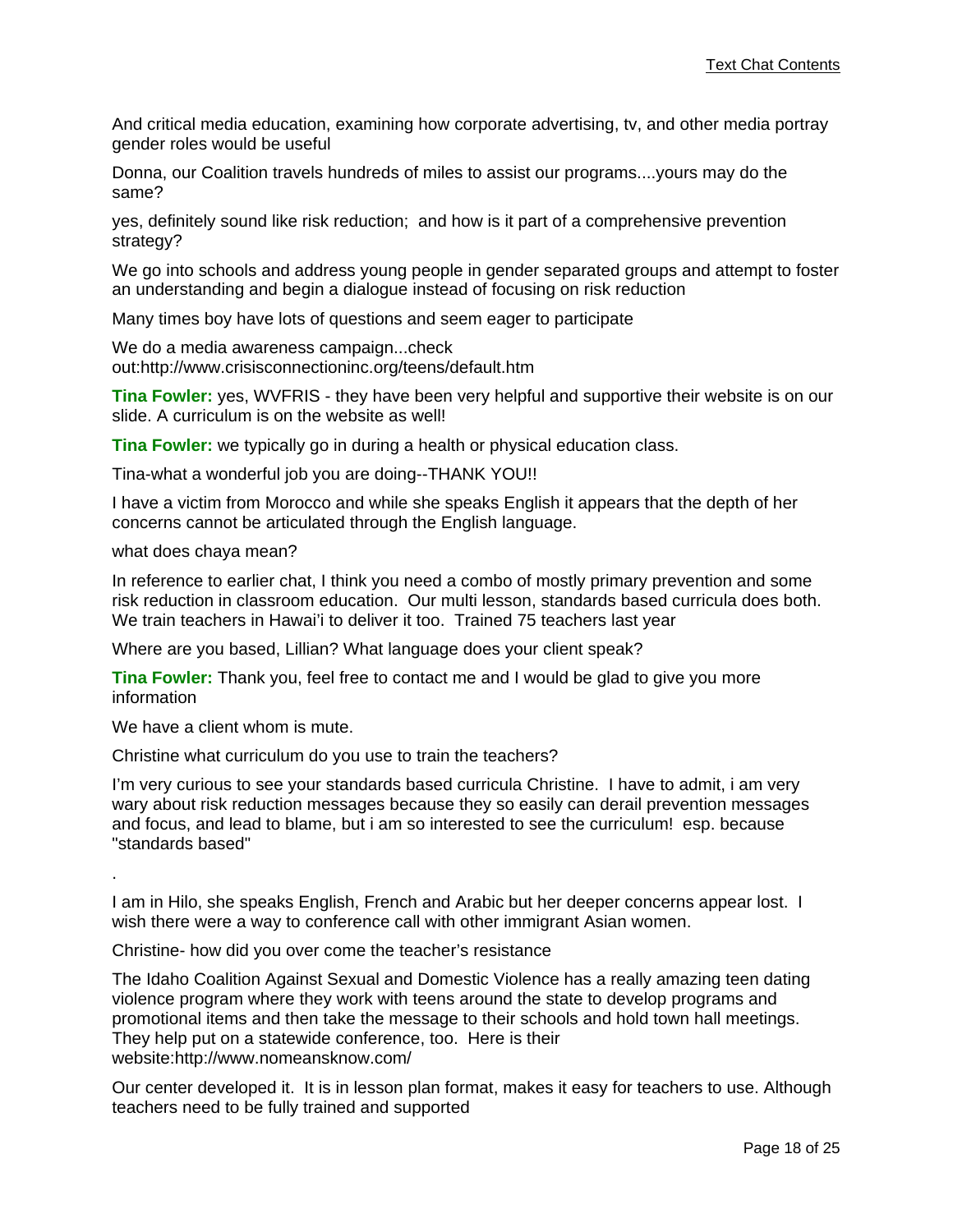is it available to others to see?

all of our teachers seem to have such a problem with being trained in one more time and do not want to take the time

**Tina Fowler:** Teachers have been very positive very happy to have us. Taking the curriculum with us to let them review is very helpful.

I agree with the above statement about "blame" I too am interested in the curriculum

it's hard to approach schools in a conservative area.

Sometimes you have to focus on a group of teachers like health or consumer sciences instead of trying to get all the teacher on board

We are able to get into the schools through their health class. Many of the health teachers include some type of prevention curriculum that they have put together and at least in our area have been very proactive in getting up into the schools.

Sara, we are looking into expanding it's use. We are just finishing the HS curriculum this month, then will have completed K-2, 3-5th grade, MS & HS. If you are interested email me at christinetr@kapiolani.org

Health Educators through your local Health Departments are also sometimes a way to be invited into the schools

We were able to get into schools through their 'safety' programs including antibulling/technology safety & relational aggression.

I think a better approach would be to have ongoing programs at schools that focus on Prevention. This is a good way to make positive social change.

Christine- could I also contact you

Fortunately, we have worked collaboratively with the DOE here in Hawaii. Meaning they have given our curricula their blessing and advertise our Saturday trainings to teachers.

me too?

so who's doing some community engagement work in places other than schools?

hospitals

we are working with the faith based community

We have a very successful program run by our colleague that works in the Haitian community in Boston

Yes, anyone interested can e-mail me

Linda, Peer Solutions

My focus is on community education, although I help with our Pre-K through College in-school programs

Boys and Girls Club. Also, homeless women

We are focusing on K-12 schools, college, faith-based communities and media

thanks

Our team goes into schools, universities, health fairs, local businesses, faith-based communities, ect..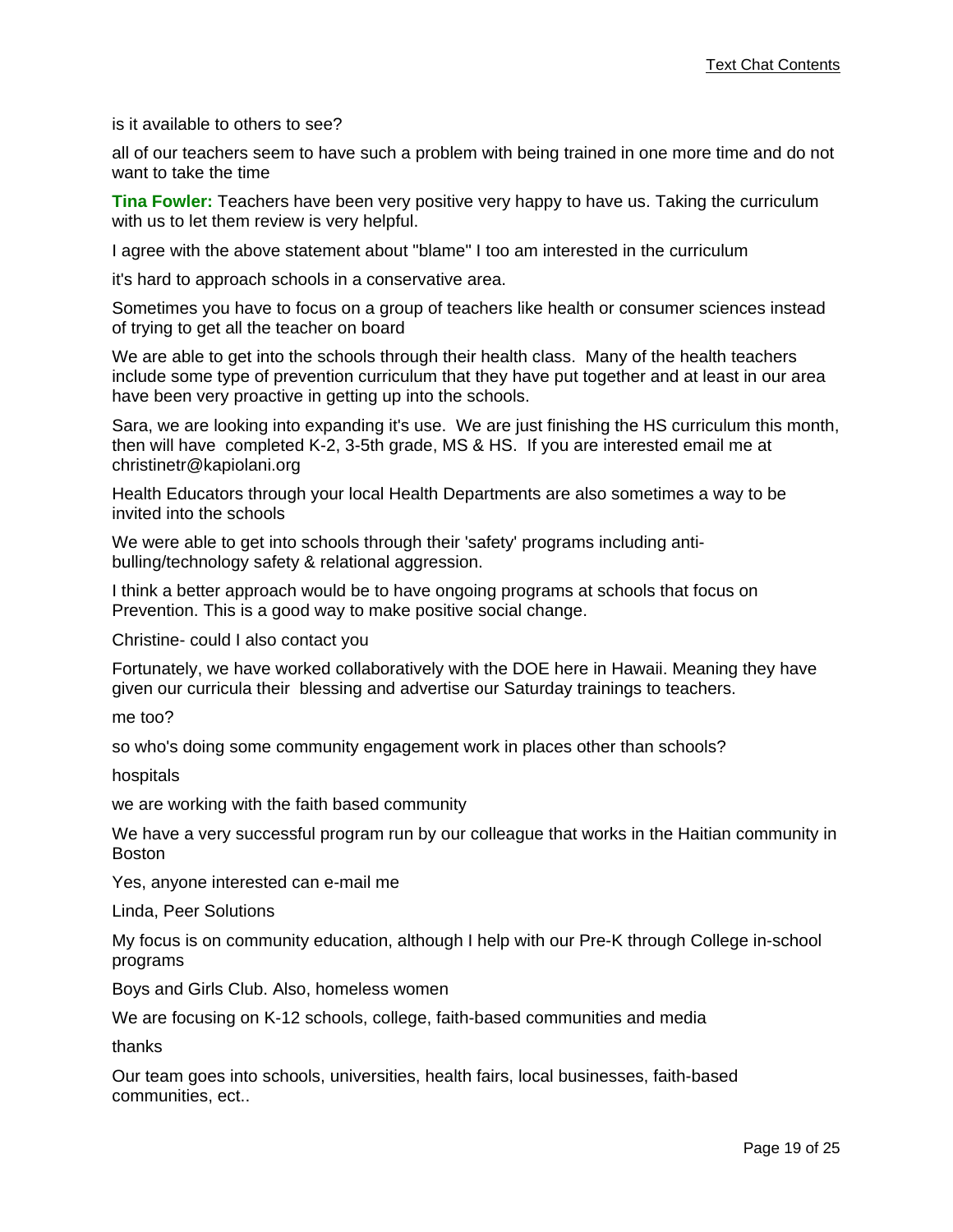where is Shawn from?

**Chad Sniffen:** Shawn works in Riverside, California.

The poster campaign is great!

I agree. I have purchased a set for our campus

hospitals, health departments, clinics, local agencies such as Children's Services, and the Department of Human Services

great posters. Unfortunately our community doesn't like the word Rape and we can't use it in the schools

I agree. I have written down his info. because it is difficult at times to find materials that are male focused. Powerful posters!!

**David Lee:** posters are available from Men Can Stop Rape www.mencanstoprape.org

I think the positive messaging is key for bringing young men in as intervening bystanders and allies

Thanks!!

Girl Scouts...Their 'Staying Safe' program; 'Defy Self Doubt' program; and Studio 2B programs as Take Charge, Uniquely Me. Check out: www.studio2b.org and www.girlscouts.org

our team goes to schools, parent places, language center, neighborhoods, pre school children's care takers, anywhere where we are needed. We present information in Spanish or English.

the black wristbands are cool

how did you make it cool?

How did you present the My Strength groups originally so that they were perceived as cool? Or what factors contributed to this positive perception?

it is troubling that the posters and campaign as a whole seem to be promoting gender roles and norms rather than breaking those down - gender norms are one thing that CREATE sexual violence

Check out http://www.safeandrespectful.org/media/psa.html

Ginae, Could you explain more? I'm not sure how they promote gender roles? Thanks for the discussion. :)

For some PSAs created by young men that promote healthy relationships

both females and males are perpetrators and BOTH have the power to END sexual violence and be safe and responsible bystanders.

but the idea Ginae is to get men involved in the movement

we know both are perps but men are usually the primary aggressor in sexual assaults

And the focus is on men controlling themselves (and the difficulty of that) rather than on creating an environment that is unfriendly to perpetration

But we will never get men involved in the movement if we are always treating them as possible perpetrators

I agree

men should be aware that that idea exist and they should want to change our opinions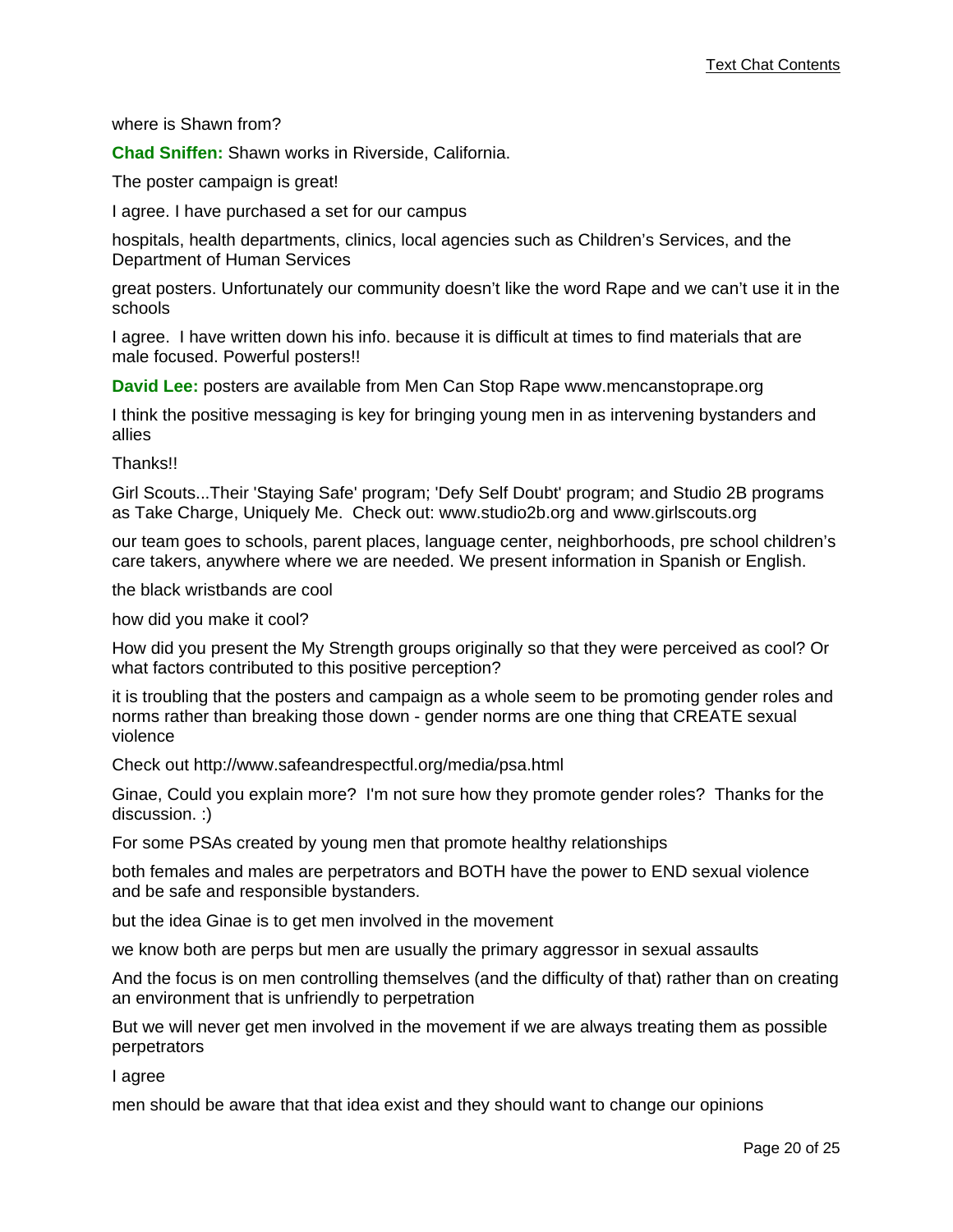## Wendy is right about that

the posters are adding to the belief that only males are perpetrators and are the only ones that can stop the violence. we believe it takes all people and it is possible to make the campaign focused on both genders and still get men involved. it is a HUMAN issue

I agree

ditto Wendy

they should want to work to get rid of negative stereotypes

Ginae, absolutely both males and females can perpetrate, but we have to go by stats sometimes! A vast majority of perpetrators are male. And this is a program that specifically targets males. Given Sean's discussion of stereotypes and norms in the group, I think it can promote a positive shift for men, by relating it to something that is generally associated as a plus for men (strength).

agree

they also have posters available for same sex couples, i just don't think they gave any as examples

We never talk about all the women who molest and rape boys.

I think the campaign is a great way to get men involved in the movement to end violence against women

statistics only show what is reported. stats show little of reality

I understand that it focuses on men more specifically

but isn't that better than telling a woman not to go out after dark?

Considering statistics of perps, we still need to address the issue of male perpetration while joining hands with boys to say, "Yes, we agree that violence against women is wrong and whether it be by men or women, we as a group of men, are saying we stand up against it."

i think by focusing on the larger group of perps, we would also be addressing the smaller groups by showing that we are not going to put up with SA anymore

could we please advance the slides? :-)

I like that, Kari

I agree, but with some issues, we have to get them involved before we can even begin to break down the stereotypes.

I agree.

**David Lee:** We have not been changing slides for this discussion

I agree, Ginae

That issue of outcome measurements for prevention is a real problem not only for funding, but for legitimacy/respect for our work as professionals.

LEVI (Longmont Ending Violence Initiative) is kicking off our 2nd Annual White Ribbon Campaign in Longmont June 8-22, 2008.The campaign focuses on men working to end violence against women. We are reaching out to men as fathers, coaches, mentors, uncles, family and friends of other men and boys.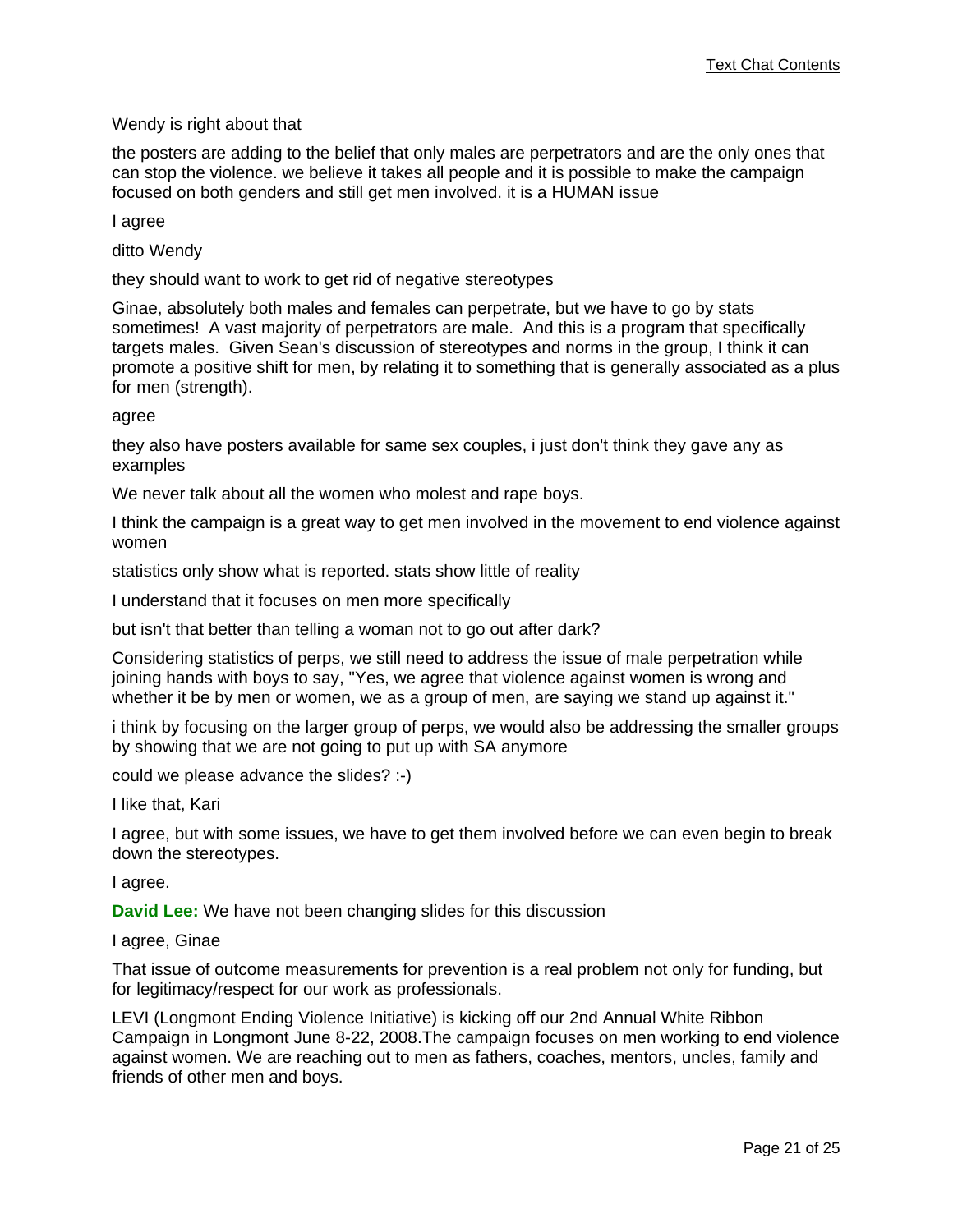Visit http://www.longmontdomesticviolence.org/White\_Ribbon\_Campaign.htmlfor more information on the campaign

Love the WRC!! Kudos to you, Mercedes!

we already have prevention programs for boys and girls that take a positive and proactive approach

Where did you find the MyStrength leaders?

Has anyone considered the introduction of violence prevention - in simple concepts - at the grade school level? We must in primary prevention consider violence in a generalize form as well as SA, etc.

We were able to get 300 men to sign a pledge of non-violence that was published on a full page in our Sunday newspaper on Father's day. It was greatly received by our community

White Ribbon Info:http://www.whiteribbon.ca/

I absolutely agree that women can be perps, but I think this campaign is focusing on men, specifically, not to the exclusion of boys being victims at the hands of women.

Napaporn-that is awesome!

Male Involvement Resources:http://www.crisisconnectioninc.org/justformen/default.htm

our Strong Girls! and Good Guys! programs

We are aware of the poster campaign--is there classroom curriculum for the my strength is not for hurting campaign?

Are there any My Strength or similar campaigns that have gone into correctional facilities to connect with young men who are incarcerated?

The police chief Mike Butler is very involved and participate with this program.

Good point Adriane. You'd need a different strategy to reach women who perpetrate.

Yes - we partnered with a Correctional Facility with an 'art; program... See:http://www.crisisconnectioninc.org/newsandnotes/branchville.htm

we go into a detention center and work with 4 boy groups and 2 girl groups once a week

Nalini, our center does in-school violence prevention beginning in Pre-K. We talk about being a good friend, bullying, etc, before we get to sexual abuse/harassment/assault in the upper schools

**David Lee:** Raise your hand to join the conversation

I would like to know about the my strength campaign curriculum as well.

Thanks Andrea. It is were we can begin to teach about respect for the other.

Our school district also does violence prevention beginning in Pre -K we use the Second Step curriculum

absolutely there is a conflict, but it could be addressed.

Which community engagement model did Ms. Upadhyay say her agency used and can we get a link or copy?

I think re the question of putting prevention in the service delivery area, some of what is missed is that community organization expertise -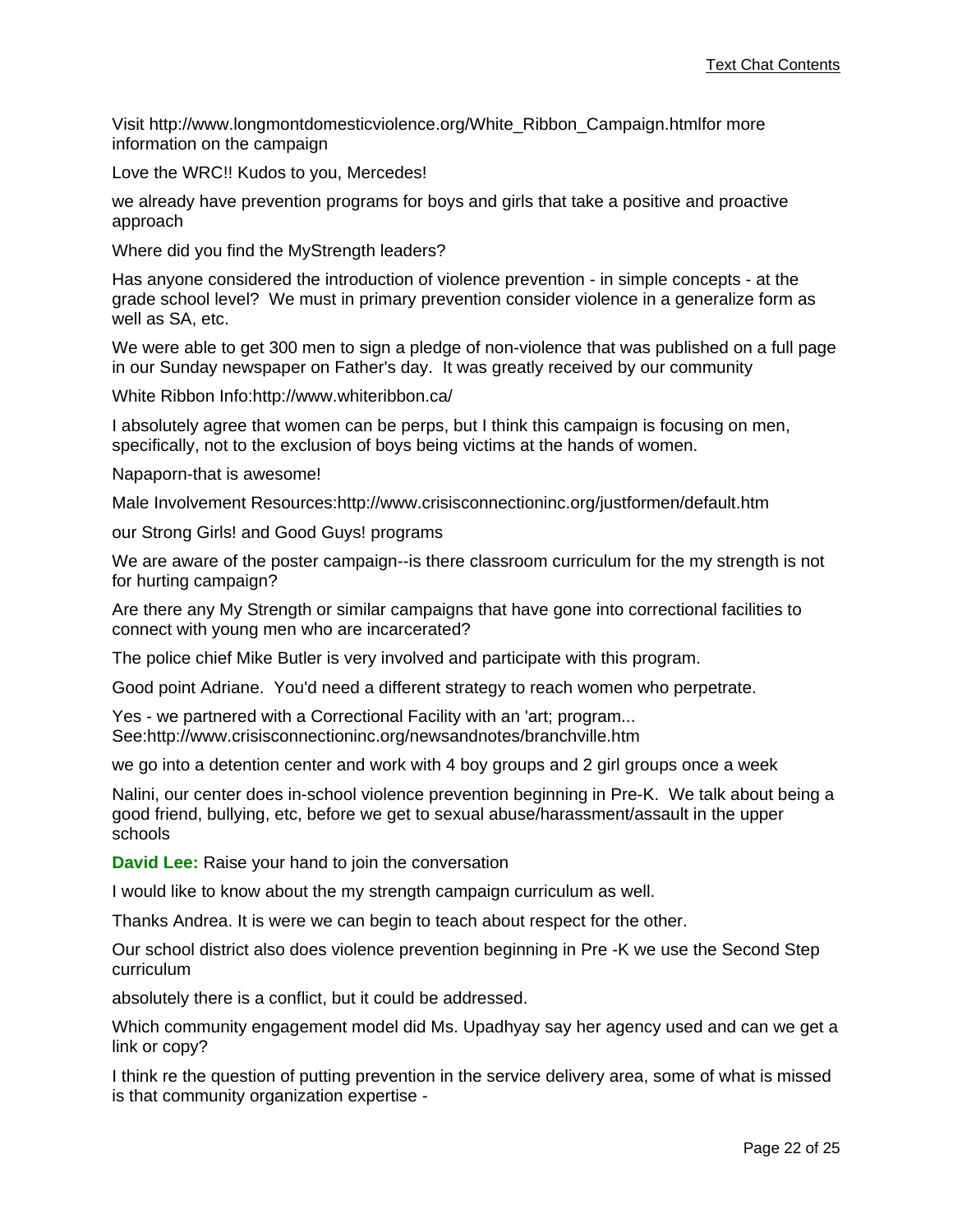**Chad Sniffen:** The MyStrength Campaign is based on the work of Men Can Stop Rape in Washington, DC, who promote their campaign as the "Strength Campaign". They do trainings for people to start Strength Campaigns in their communities on a regular basis. http://www.mencanstoprape.org

I used to work in an agency doing dating violence prevention and education, but I was chronically underfunded and the way the other staff responded to requests for more prevention resources, was somewhat of a "how can we take money away from the shelter?"

one thing to consider IMO is that prevention efforts often bring about disclosures - meaning that anyone needs to be able to respond effectively to both

**Larry McAdara:** I believe that the integration of the two areas of prevention and direct services is essential to the community engagement model, if for not other reason than you have stats that speak to the predominant issues and how prevention can address them.

collaboration is essential of course but I like the idea of DV/SA agencies taking the leadership role because of their great understanding of the dynamics of VAW that not all of those others systems have

**Chad Sniffen:** Similarly, the California Coalition Against Sexual Assault trains facilitators to conduct MyStrength Campaigns in California.

Service organizations are key agents of change, engaging them to understand is the answer but to implement prevention that is not victim blaming these organizations are key...

There is a great Community Collaboration Wheel at: http://www.ncdsv.org/publications\_wheel.html

We already have a number of primary prevention curricula for boys and girls that take a positive and proactive approach you can find out more by visiting www.jwi.org

5 main "perceived" norms that perpetuate sexual violence: - Unhealthy male gender/ sex role socialization

- · Unhealthy female gender/sex role socialization
- · Unhealthy perceived norms about violence we see it as a normal solutions
- · Unhealthy perceived norms about power
- · SILENCE AND DENIAL

Often the direct service agencies don't have the resources to hire and pay highly skilled prevention experts -- I know public employees who do prevention work who are paid over \$40K, and most non-profits top out at that amount of salary for their directors.

no its not a conflict. Your supposed to be in this movement to put yourself out of a job.

I think we could get other jobs if we really ended DV/SA!

Thanks, I've used the wheel too, but am interested in an organizational model that Pradeepta said they adopted to help achieve their community engagement goals.

our mission is to end sexual violence and domestic violence

I think most of us have elaborate plans for what we want to do once violence stops. : )

yes, I want to work myself out of a job!

**David Lee:** Raise you hand if you want to speak on your phone line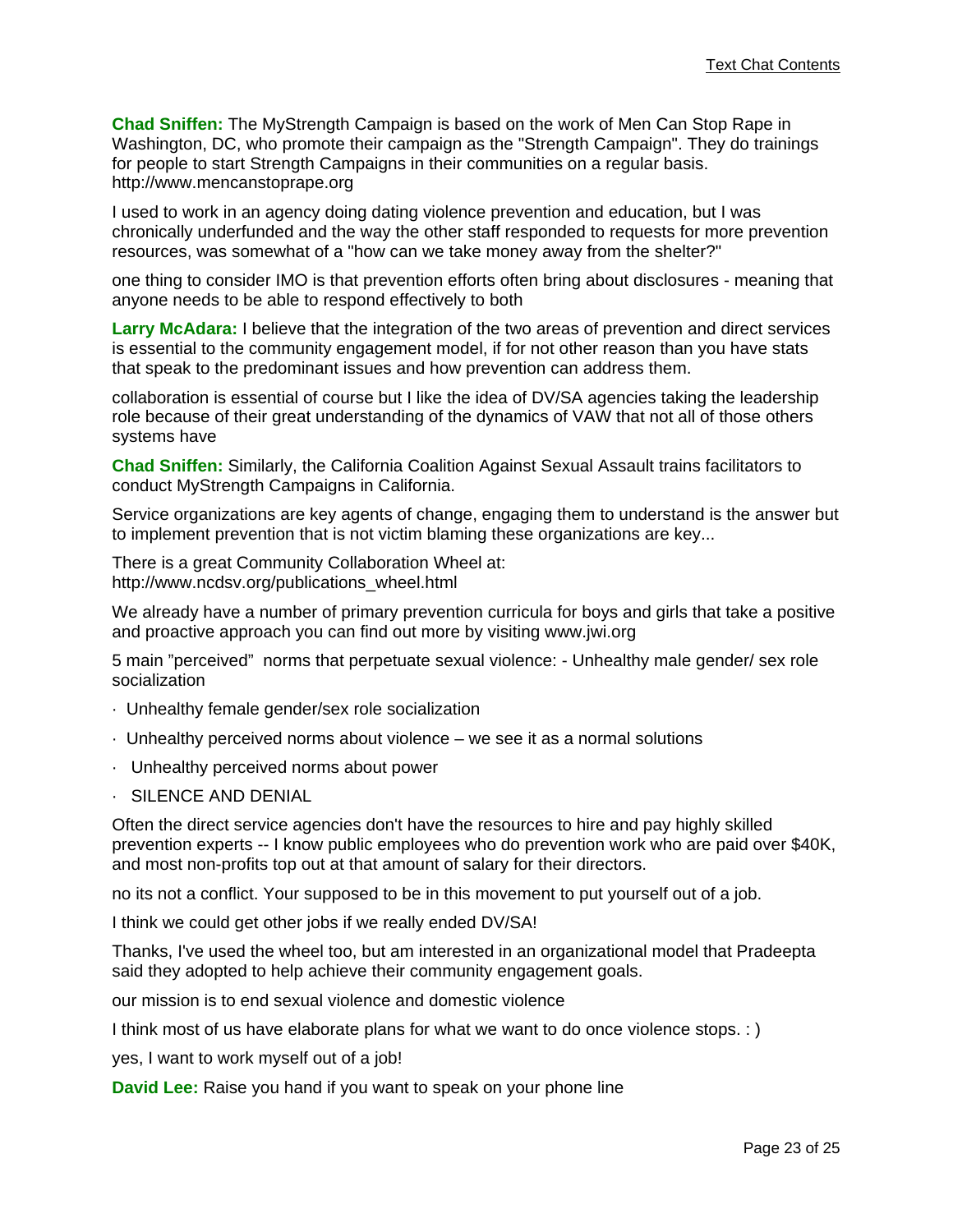I do not see a conflict with direct service and prevention education. In fact, the mission of our agency is Educate, Advocate and Support. Our goal should be to decrease the number of victims. through education.

Unfortunately violence is so much a part of society, I do not think we will ever be without a job as a shelter. It only makes sense to me that those who work in domestic violence and sexual assault intervention would know how to teach prevention because intervention folks know what needs to be changed.

We need some tangible indicators of the success of prevention - a problem that has always been associated with prevention models - to weigh against the "numbers" that service delivery generates.

Having enough time funded not the separation of the two is the issue--when you separate the funding streams the conflict goes away...if you work with victims you don't want to see another one walk through the door but you will be there when they do because thats when they need you...prevention and the end of victimization is a key hope for victim advocates...

as long as kids are born, we will have a job to help families learn healthy dynamics of relationships

I don't understand. if we have a job, people are being abused! I would find another job

I really appreciate that question. It was brave and we need to talk about these type of conflicts more openly.

I worked in law enforcement for 20 + years, several in crime prevention. We never had to worry about putting ourselves out of work.

One fact we cite often is that each sexual assault costs over \$180,000 in healthcare, lost wages, legal and police costs, etc. So, if we prevent one sexual assault, we save the community \$180,000. I can't remember the source off the top of my head, but I can get it for people who are interested.

Starting primary prevention efforts with SA/DV orgs has made sense so far because they have been the leaders in addressing SA/DV issues. They have a comprehensive understanding of the issues. If the primary prevention efforts are successful, however, then a natural outcome should be that community partners in other disciplines (education, community-based orgs, etc.) will become engaged in preventing violence and will increase their capacity for becoming experts on the issues as well. Ultimately we must involve all sectors. Having more funding (and diversified funding sources) would help make this possible.

Thanks again Andrea!

For community engagement goals!

yes, please, working on community capacity building goals as we speak

Pradeepta mentioned they made changes & adopted a new model that they'd found to be effective for community engagement- mentioned taking this model to convince funders too

FUNDING...Training advocates to understand primary prevention and the historical context of violence against women has been the answer to blending prevention into our service based agency...

There is a deeper, root cause that we need to address when we are really talking about prevention.

woot woot Ashley!!